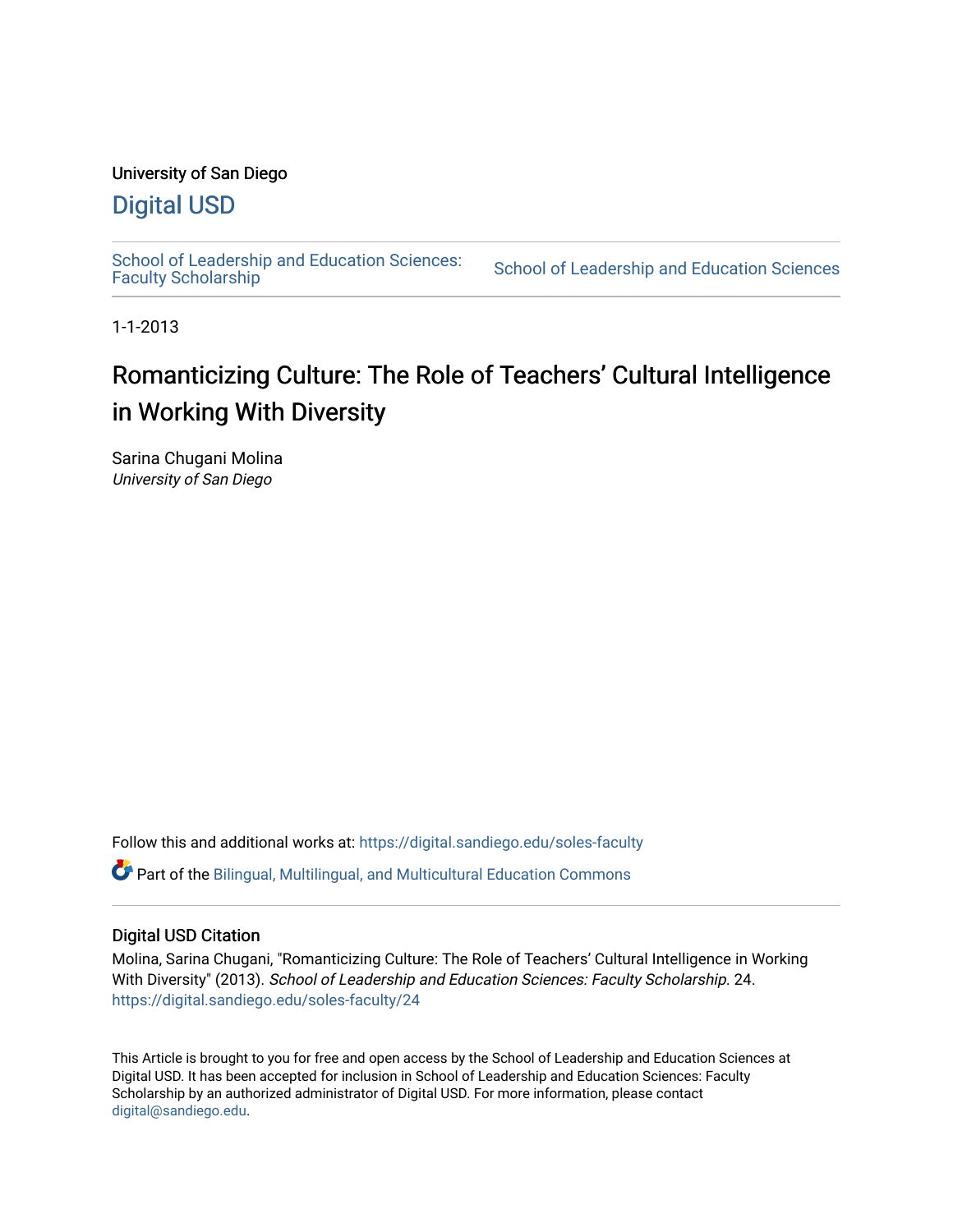

## **Romanticizing Culture: The Role of Teachers' Cultural Intelligence in Working With Diversity**

**As the world is becoming increasingly flat (Ang, Van Dyne, Koh, Templer, & Chandrasekar, 2007; Darling-Hammond, 2010; Friedman, 2005), the classroom has become a mirror that often reflects this phenomenon at a microcosmic level. As such, teacherpreparation programs are continuing to emphasize the importance of understanding and valuing student cultures to inform teaching practice. This study sought to examine how 10 in-service teachers in the San Diego area understand the role of culture in their daily work with their culturally and linguistically diverse students using the cultural intelligence framework (Earley & Ang, 2003). While the cultural intelligence framework provided some insight into how teachers understood certain aspects of culture in relation to their students, it also brought to light the complexity of defining and assessing cultural competence. In fact, teachers challenged the elevated emphasis on culture in the literature, and instead, highlighted additional competencies of value to them in this work.**

### **Introduction**

In order for our students to participate in this increasingly interconnected world (Friedman, 2005), it has become of utmost importance for researchers and teachers alike to equip our students with the tools to engage on t n order for our students to participate in this increasingly interconnected world (Friedman, 2005), it has become of utmost importance for research-**Lers and teachers alike to equip our students with the tools to engage on the** our classrooms as we address issues of social justice and equity among our own children. When children recognize the power of their voice and understand the wealth that their backgrounds and cultures bring to their classrooms, their communities, and the world, they will more likely begin to see themselves as valued members of the global community. As teachers continue to work with an increasingly culturally and linguistically diverse (CLD) student population, their roles have become more complex in addressing not only the academic and institutional demands of their work, but also the interpersonal and intrapersonal demands of meeting the needs of all learners. The growing number of teacher-training materials for public school teachers explicating best practices on teaching CLD populations mainstreamed into their classrooms not only ex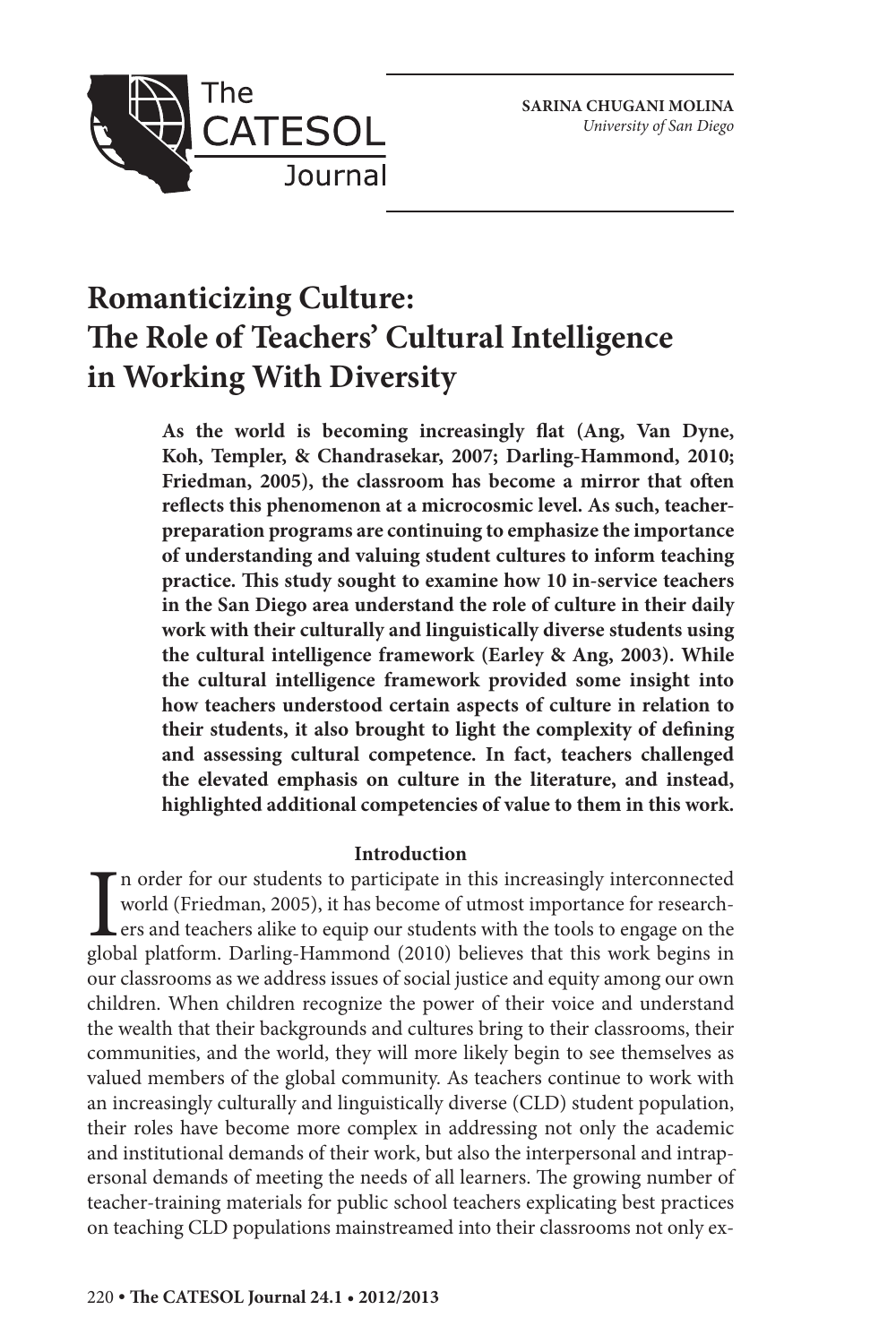pect teachers to understand the linguistic needs of their students, but they also make an argument for teachers to expand their roles to include that of "cultural mediators" (Echevarria & Graves, 2007) and "cultural brokers" (Gay, 1993), teachers who *"*thoroughly understand different cultural systems, are able to interpret symbols from one frame of reference to another, can mediate cultural incompatibilities, and know how to build bridges or establish linkages across cultures that facilitate the instruction process" (p. 293).

In a similar vein, researchers in the field of teacher training also expect teachers to develop "sociocultural consciousness," which is an awareness that helps them negotiate their interactions with their students with an understanding that these interactions are mediated by their sociocultural backgrounds. In other words, they need to realize that their worldviews are influenced by their experiences and backgrounds (Banks et al., 2005). Teachers are expected to advocate for their students and eliminate educational disparities (Banks et al., 2005, p. 233). In Quintanar-Sarellana's (1997) survey study of teachers working with CLD students, she found that culturally unaware teachers may or may not be aware of the differences between their students' and the schools' cultures or they may reject their students' cultures covertly, but unfortunately at times, overtly. Alexander and Schofield (2006ab) indicate that the unconscious stereotypes that teachers carry with them about their students often lead to their students' academic needs not being met. On the other hand, the teachers who appear to be culturally aware are able to understand their students, include their students' cultures in the school setting, and are more likely to try different strategies and methods to support student learning. They are also more likely to engage in self- and professional development to enable them to connect with these students (Quintanar-Sarellana, 1997).

#### **Purpose of the Study**

Given the emphasis placed on culture in the literature, the purpose of this study was to ascertain 10 in-service teachers' cultural competence using the cultural intelligence (CQ) framework (Earley & Ang, 2003), and the extent to which this framework provides insight into how these teachers understand and approach their work with their CLD students. In addition, this study explored how these teachers understood the role of culture in their daily work with their CLD students.

#### **Theoretical Framework**

Before this paper operationalizes the concept of *cultural competence*, an examination of what constitutes culture warrants some attention. Slawomir (2005) provides three basic meanings of culture. First, he defines the concept of culture to be derived from the notion of cultivation, whereby the mind, land, and the complexity of human civilization are cultivated, generated, and constantly evolving. Second, he describes culture as the "black box," which includes shared meanings, values, and behaviors used by a group of people. A third meaning he provides for culture is the "sense making practices" that individuals, groups, and societies pursue (p. 6). This *"*backpack*,"* which includes shared values, beliefs, and norms learned through socialization, is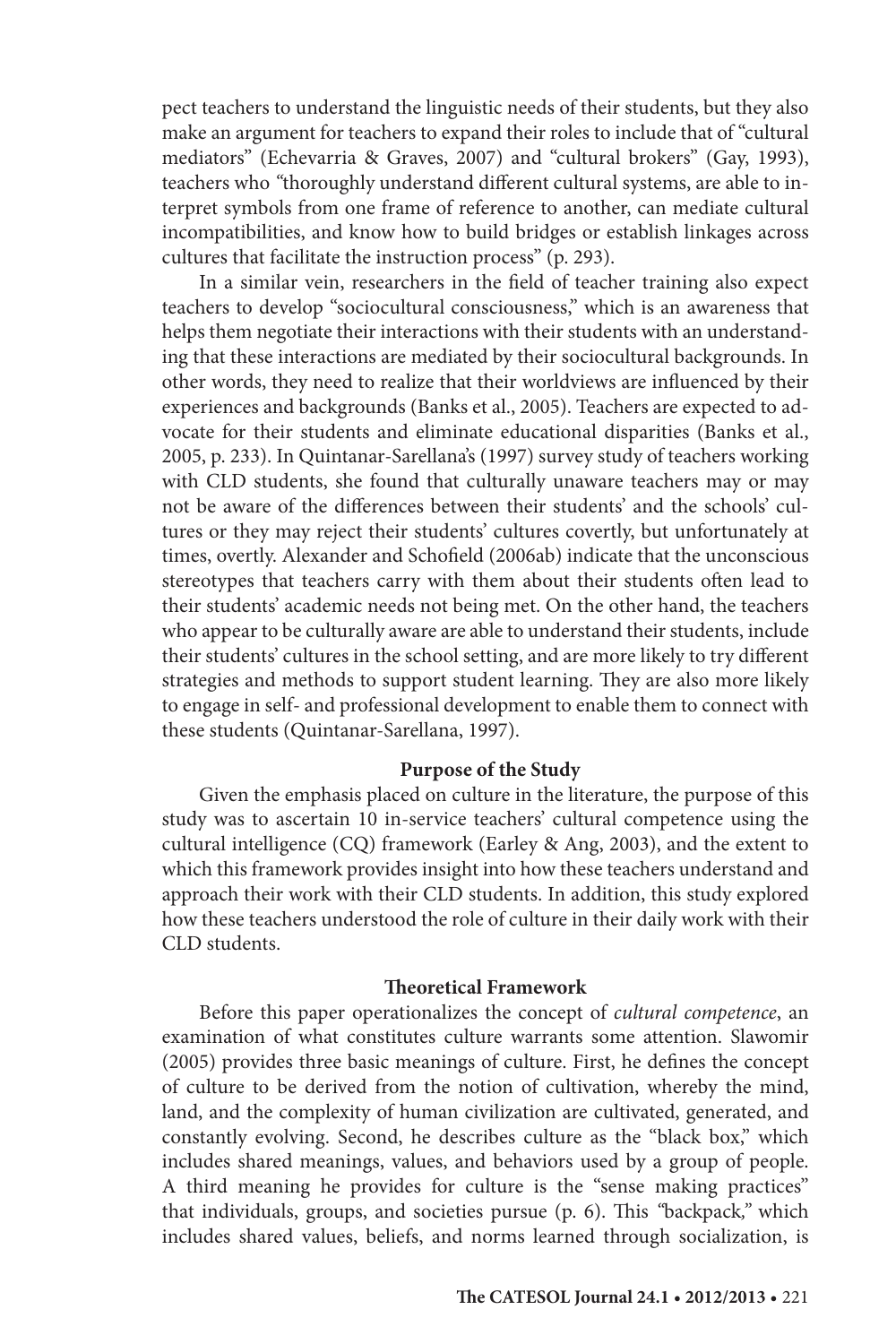essential to the evolution of complex societies, where what we describe now as globalization and internationalization requires a sense of "cultural engineering and re-engineering" (p. 7). The key notion in this definition is the term "shared." Hofstede and Hofstede (2005) describe culture as the "software of the mind," which distinguishes one group that holds "shared" values, beliefs, and norms from another, though it is important to acknowledge that there is variability within and among groups.

With rapid globalization, interactions between individuals and groups with different "softwares of the mind" are inevitable, just as "cultural engineering and re-engineering" becomes a necessary survival tool. In other words, there is no more room for individuals to be "culturally encapsulated," a term coined by Pedersen (1997) to describe a counselor who does not see beyond his own terms in understanding his client. When applied to teachers, "cultural encapsulation" could refer to those who are unable to understand, experience, and interact with those who possess different "softwares of the mind." To be able to hold various perspectives requires intercultural competence, the ability to engage in "cross-cultural compromises" *(*Slawomir, 2005, p. 48) with openness for "intercultural learning*,*" defined by Nakanishi and Rittner (1992) as "a process that occurs in complex ways with increasing levels of cultural self-knowledge as an integral part of understanding how responses to culturally different persons are manifested" (p. 29). This learning, as Nakanishi and Ritter(1992) describe it, is not a clear-cut process, but rather an undertaking that is extremely complex.

Though much work has been done in this area, current research on cultural competence provides very little consensus. Landreman (as cited in King & Baxter Magolda, 2005) found that definitions of intercultural competence are inconsistent and "do not address the application of one's understanding and skills to intergroup relationships" (p. 572). Her framework of *intercultural consciousness* includes an understanding of oneself, the ability to interact with others in a variety of historical, political, and sociocultural contexts, and the ability for reflection that leads to action (King & Baxter Magolda, 2005).

Other researchers describe components of cultural competence using various terminology: "intercultural sensitivity" (Green, 1999; Hammer, Bennett, & Wiseman, 2003; Hawes & Kealey, 1981), "cultural flexibility" (Arthur & Bennett, 1995), "cultural empathy" (Hannigan, 1990), "bicultural competence" (LaFromboise, Coleman, & Gerton, 1993), "extracultural openness" (Arthur & Bennett, 1995), "global mindset" (Gupta & Govindarajan, 2002), "cross-cultural competence" (Barrera & Corso, 2003; Hampden-Turner & Trompenaars, 2000; Lynch & Hanson, 1993, 2004; Magala, 2005), "cultural competence" (McPhatter, 1997; Pinderhughes, 1995), "cross-cultural effectiveness" (Lynch & Hanson, 2004), "cultural awareness" (Green, 1999), "intercultural maturity" (King & Baxter Magolda, 2005), and "cultural intelligence" (Ang & Van Dyne, 2008; Earley & Ang, 2003). It is clear from this list of terms that the study of cultural competence is not a new phenomenon, but that it is a construct that has sparked interest among many researchers seeking to find what it takes to interact effectively with those from different cultural backgrounds given the rapid globalization that marks our times.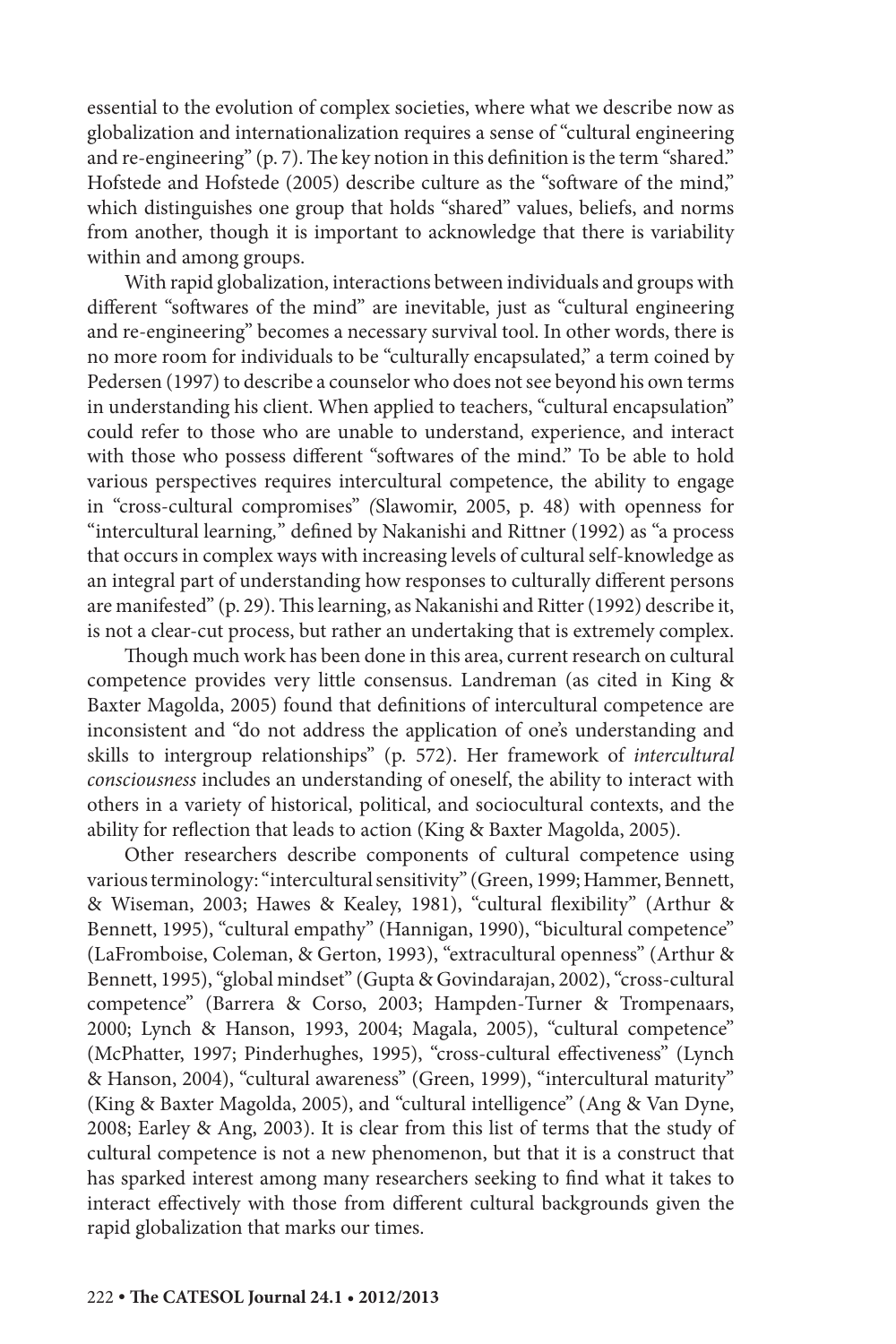Because there is little agreement on what constitutes cultural competence, and there are ongoing debates on this issue, the construct of cultural intelligence (CQ), which represents a more holistic approach to cultural competence, was chosen to guide this study.

#### *Cultural Intelligence (CQ) Framework*

Cultural intelligence is an "individual's capability to function effectively in situations characterized by cultural diversity" (Ang & Dyne, 2008, p. xv). By function, the authors mean "the capability to grasp, reason, and behave effectively in situations characterized by cultural diversity" (Ang, Van Dyne, Koh, Templer, & Chandrasekar, 2007, p. 337). Cultural intelligence incorporates four qualitatively different constructs, which include metacognitive CQ, cognitive CQ, motivational CQ, and behavioral CQ. They are defined as follows: Metacognitive CQ is the ability for conscious awareness of "planning, regulating, monitoring, and controlling" cognitive processes of thinking and learning during intercultural encounters (Van Dyne, Ang, & Koh, 2008, p. 18). Cognitive CQ includes "the knowledge, norms, practices, and conventions in different cultural settings" (Van Dyne et al., 2008, p. 19). Motivational CQ is "the capability to direct attention and energy toward learning and functioning in intercultural settings" (Van Dyne et al., 2008, p. 19), and behavioral CQ is "the capability to exhibit appropriate verbal and nonverbal actions when interacting with people from different cultural backgrounds" (Van Dyne et al., 2008, p. 19).

Though not used for teachers before, these four constructs of CQ also appear to encompass the expectations of cultural competence and effectiveness that are placed on teachers in the literature. When applied to teachers working with CLD students we can say that teachers should have metacognitive CQ, or an awareness of their own assumptions and cultural constructs, and be able to gauge those of their students; cognitive CQ, or knowledge of cultural values, norms, and systems of their students' cultures; motivational CQ, or the willingness and drive to really be successful in their intercultural interactions with their students; and behavioral CQ, or the capacity to act in appropriate ways so as to not impose their own cultural behaviors and norms onto their students (Ang et al*.*, 2007).

#### **Methodology**

#### *Participant Selection Procedures*

One hundred fifty-three public school teachers with experience working directly with English learners (ELs) from districts in San Diego County were contacted with a request to participate in this study. The teachers were contacted via email with a description of the study, an invitation to participate, and a request to respond to the demographic questionnaire. These teachers were recruited through convenience sampling, which included referrals and email lists from professors and colleagues at an institution of higher education in the San Diego area. Also used was snowball sampling, which involved asking participants to recommend other teachers, perhaps those who may have had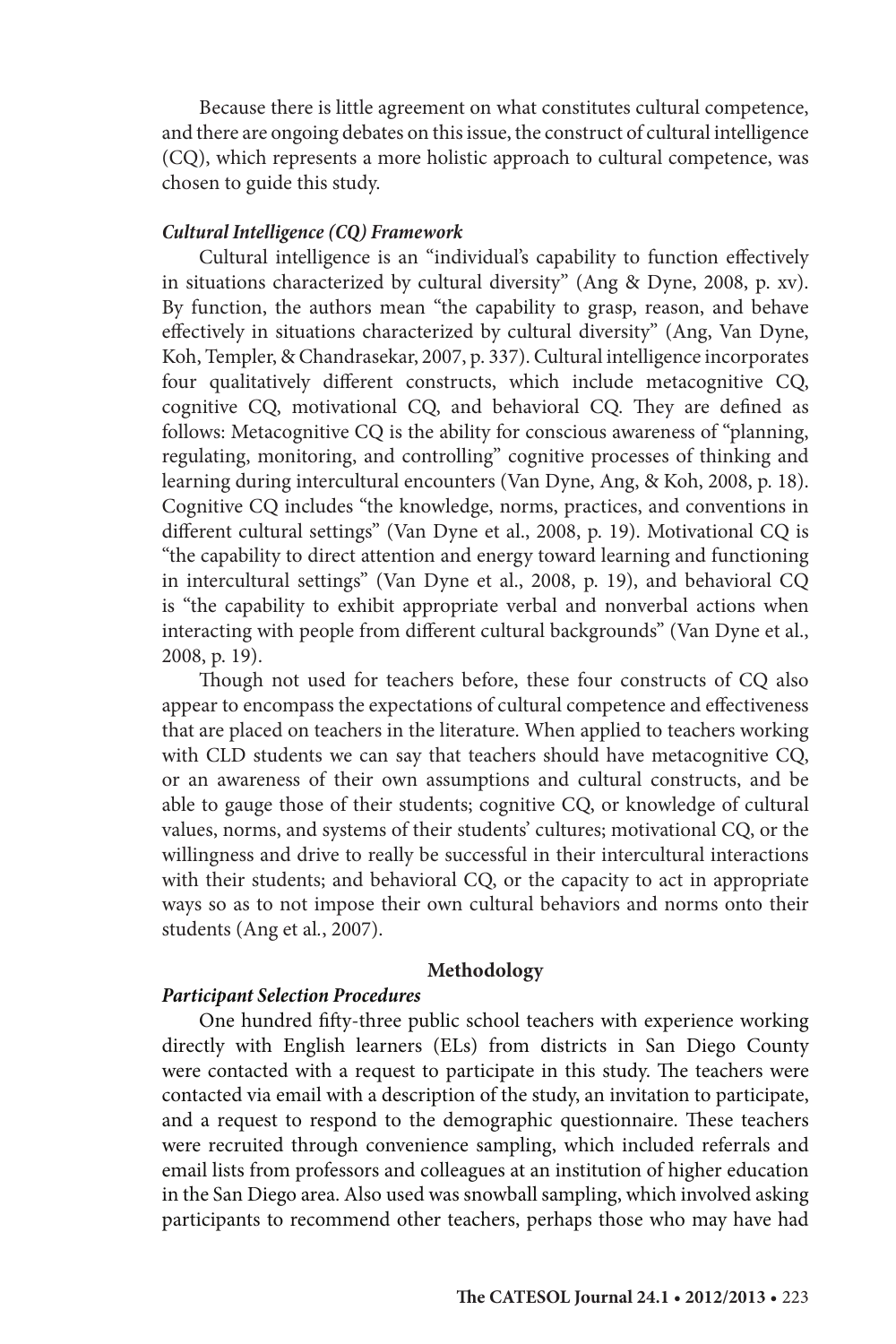different experiences from theirs. The demographic questionnaire helped to determine the diverse sample of teachers for participation in this study. Variation in terms of age, teaching experience, content area taught, ethnicity, language background, and previous experiences interacting with people from other cultures were considered in selecting the 10 participants for this study because of the attention paid to these variables in the literature.

#### *Participant Backgrounds*

The teachers' ages ranged from 24 to 60 (mean age  $=$  36.8). The education level of the participants included nine teachers with master's degrees and one teacher working toward her doctorate degree. At the time of this study, three teachers were teaching at an elementary school, two teachers were teaching at a middle school, and five teachers were teaching at the high school level. The teachers' teaching experience ranged from 1.5 years to 38 years (mean years teaching  $= 11.05$ ). All teachers in this study were female. In terms of racial/ ethnic backgrounds reported by the teachers, six teachers were Caucasian, two were Hispanic, and two were of mixed race, one being half Italian and half Japanese, and the other half Hawaiian and half Irish. Of the 10 participants, four of the teachers identified themselves as being bilingual. Of the four, two were Hispanic and two were Caucasian. Six teachers thought that they were proficient only in English, though some of them had taken some level of foreign language classes in either high school or college (see Appendix A).

Of the 10 teachers, three had a specialization in Teaching English to Speakers of Other Languages (TESOL). The three elementary school teachers had master's degrees in TESOL, English, and Literacy. Most of the middle and high school teachers were trained in English or had training in working with CLD students. The exception was one Mathematics teacher. In her case, training to teach CLD students was embedded within her credential program, because she received hers most recently in 2009. Their current teaching assignments varied from teaching English learners only in English language development (ELD) classes to teaching English learners in mainstream classes (Appendix B).

#### *Cultural Intelligence Interview*

The cultural competence interview used in this study is based on Earley and Ang's (2003) Cultural Intelligence Scale and was adapted for this study to elicit a more in-depth understanding of the participant's response to each item in the scale (see Appendix C). This framework was selected because it was believed to provide a direct examination of the cultural and linguistic knowledge of the teachers. Also, as opposed to many other cultural assessment tools, this framework showed promise because of its "clear, robust, and meaningful four factor structure," which has been tested to be stable "across samples, across time, and across countries" (Van Dyne et al., 2008, p. 34), and has "convergent, discriminant, and criterion validity" (Van Dyne et al., 2008, p. 31). In addition, each of the four constructs in the cultural intelligence scale—metacognitive, cognitive, motivational, and behavioral CQ—has been determined and defined based on an extensive review of the literature on intercultural competence and interviews with executives who have global experience (Van Dyne et al., 2008).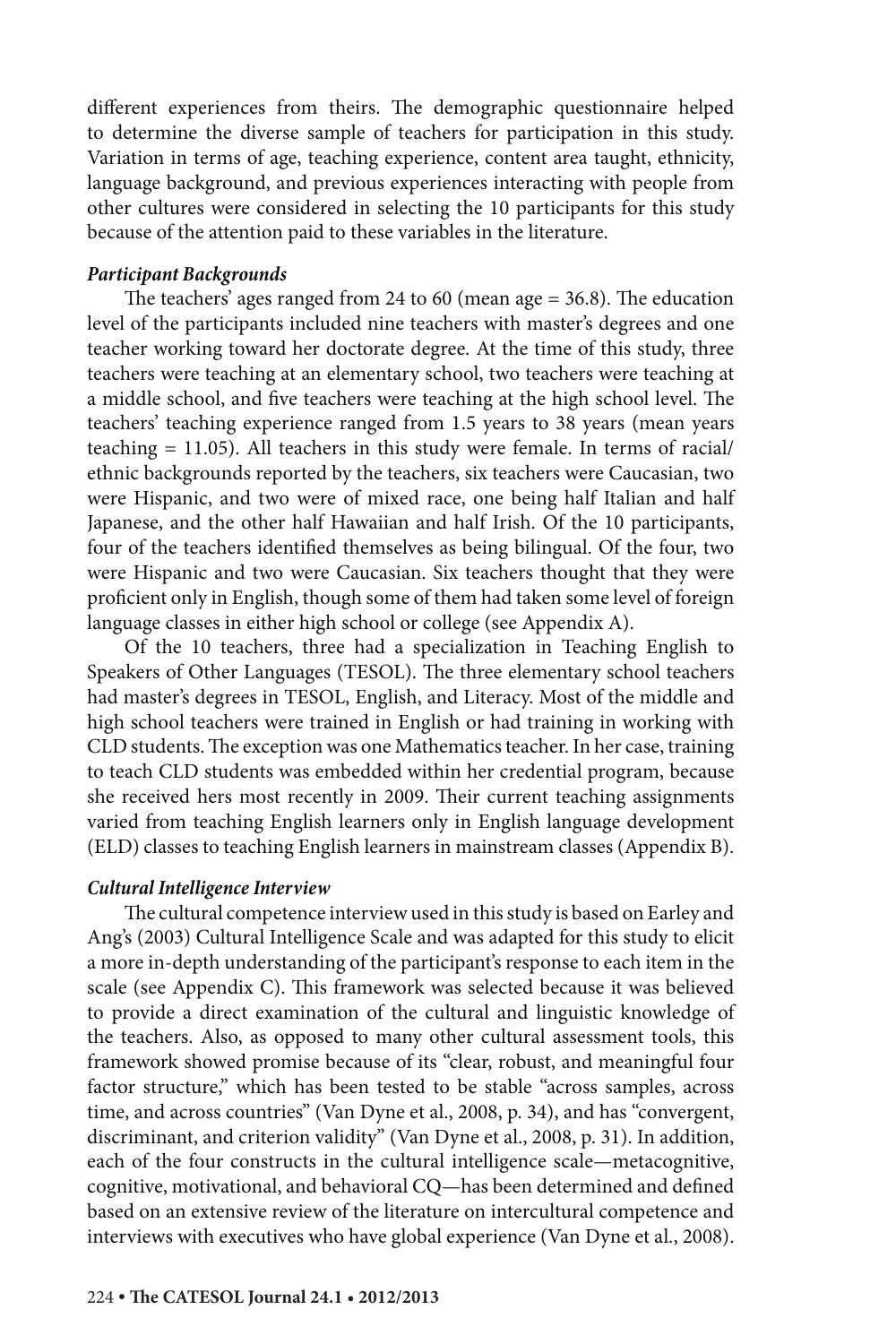#### **Data Analysis**

The cultural competence interviews were transcribed and analyzed looking at each teacher's responses to the questions for the metacognitive, cognitive, motivational, and behavioral constructs. In order to check for validity of the cultural competence interview across contexts, the first participant was asked to run through the questions with respect to two different settings in which she taught. She answered questions for both her current and previous teaching contexts, where she had many more students from diverse backgrounds. There were no significant differences between the two contexts in which she worked. The initial categories used to analyze the data were generated inductively from the questions themselves. For example, the first question asked the participants what types of cultural knowledge they used in their work with their CLD students. The responses were categorized under "types of cultural knowledge." Comparisons were made between each of the 10 teachers' responses for each of these categories across cases, which allowed for the generation of additional themes. This hybrid approach (Fereday & Muir-Cochrane, 2006) was important because as it often happens with predetermined categories, or inductive categories in qualitative studies, some of these categories became extraneous as the transcripts were analyzed and other categories emerged and assumed their places through the deductive process.

#### **Findings**

#### *Teachers' Cultural Competence*

Unfortunately, the responses from the cultural competence questionnaire, based on the four constructs of the cultural intelligence scale, did not elicit clearly demarcated lines between the four (metacognitive, cognitive, behavioral, and motivational) intelligence constructs. For example, teachers often provided similar responses to a question from the metacognitive CQ construct (How do you check for accuracy of your cultural knowledge as you interact with your students from different cultures?) and a question from the motivational CQ construct (Describe how you deal with situations when adjusting to student cultures that are new to you.). As in this example, there were some overlaps between the questions within the four constructs, which warranted a holistic analysis. As a result, the following section is organized around central themes that emerged from the data, which are also grounded in the literature as having value in working with diversity. The theme of challenging assumptions and stereotypes emerged from the data from both the metacognitive and cognitive constructs. The theme of negotiating meaning with students emerged from the metacognitive and motivational constructs, and the theme of advocating for their students surfaced from the data obtained from both the motivational and behavioral constructs.

**Challenging Assumptions and Stereotypes.** In this study, all of the teachers shared insight into their ability to "think about their thinking" with regard to their CLD students, but only six of them challenged stereotypes and generalizations that often appeared to be inherent in the interview questions themselves. For example, Barbara prefaced her response to one of the questions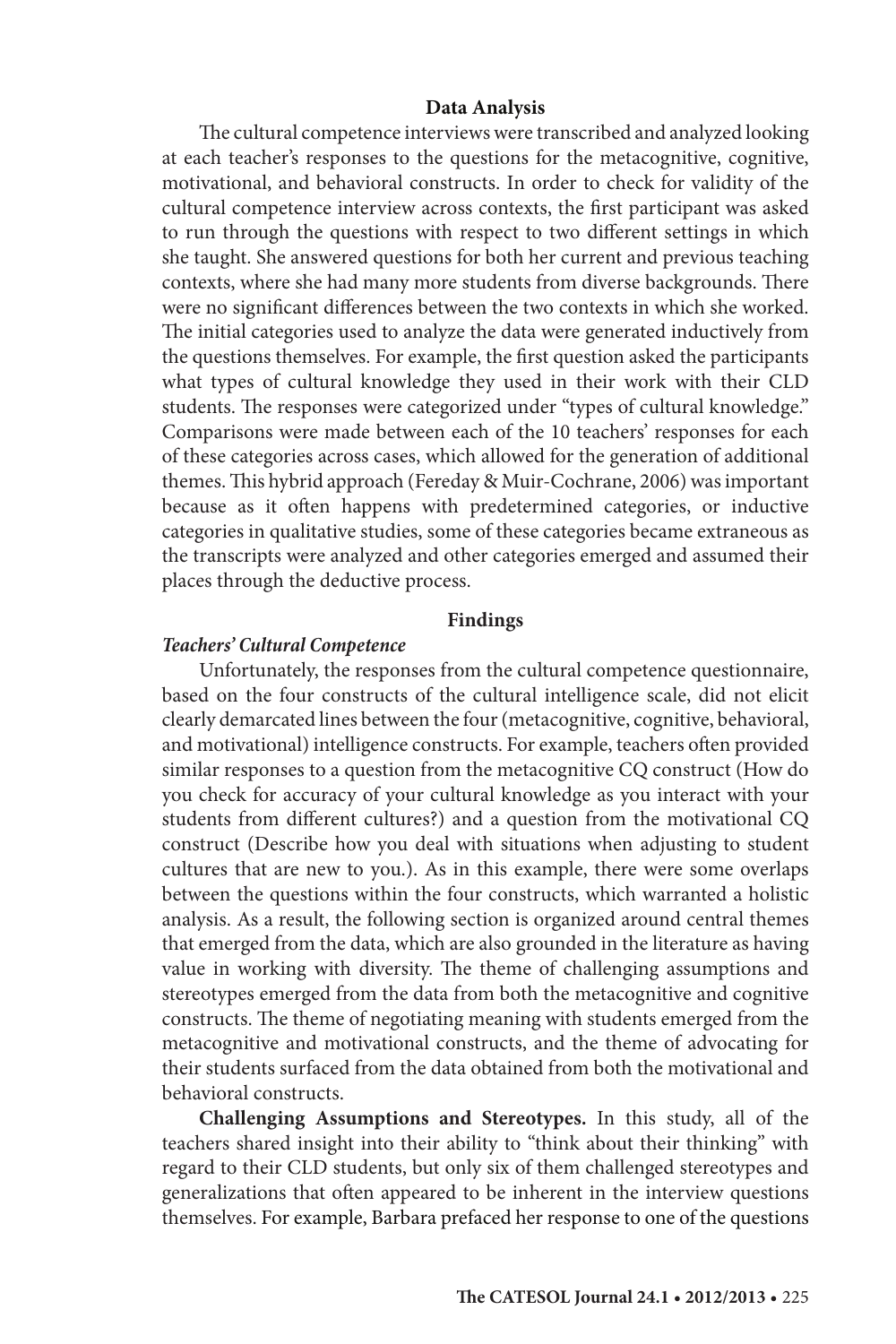with "this is stereotyping at its worst," and Malorie repeatedly stated, "Not all of them, don't get me wrong," as she began her response. Katherine prefaced one question with "as if there is just one in the entire African American population?" and "I can never lump sum my kids." With regard to their socioeconomic levels and family structures, Katherine explains,

I mean even within free and reduced there are so many more layers and levels of homelessness, poverty, and you're not sure if they're even going to eat tonight versus you do have one income coming in, but it's still not at the level to sustain three kids much less five kids versus you have two parents, or you have two incomes coming in perhaps, but you have nobody at home to take care of you, and you are now the oldest having to take care of five children underneath you.

She attempts to understand her students based on their individual circumstances rather than make assumptions about their particular behaviors or performances based on their cultural backgrounds. Likewise, Ramona shares a stance similar to Katherine's regarding her students' backgrounds. She realizes the complexity of culture and has a strong viewpoint toward pinpointing particular aspects of her students' cultures. She does not believe that she will ever fully understand where they are coming from because she "did not have the direct experience of growing up in their households." She says, "Even if they are Catholics, their involvement in the Catholic tradition may differ where some go to Mass every Sunday, and others do not." She goes on to explain misconceptions people have about the Hispanic culture, in that she believes that people often mistakenly believe that their Hispanic students and their parents do not value education, while in fact, she believes, this has more to do with socioeconomic status, or the "culture of poverty," than with being a generic trait of Hispanics. She believes that most Hispanic students in San Diego are often from a lower socioeconomic background and are thereby generally thought not to value education, as fourother teachers in this study also observed. She also notices, as two other teachers did, that girls are often encouraged to have children early, at ages 14 or 16, but again, she suspects that this may have less to do with culture and more to do with socioeconomic status. In conclusion, she repeats the stereotypes that are often associated with Hispanic culture, such as the teen pregnancy stereotype, the "not caring about school" stereotype, the gang stereotype, and the "working low-income wage job" stereotype.

All those things, you would have to be blind not to be aware of in our society because that's what is shoved down our throat by the media. And also, you know stereotypes come about for a reason. You can go to any school and see any of those things and if you are not looking closely enough, that might be all that you see. I think it's important for teachers to know what the stereotypes are, to be able to even cite examples of those stereotypes, but then to be able to see beyond that. If they never go beyond that, which many teachers don't, then we have a serious problem.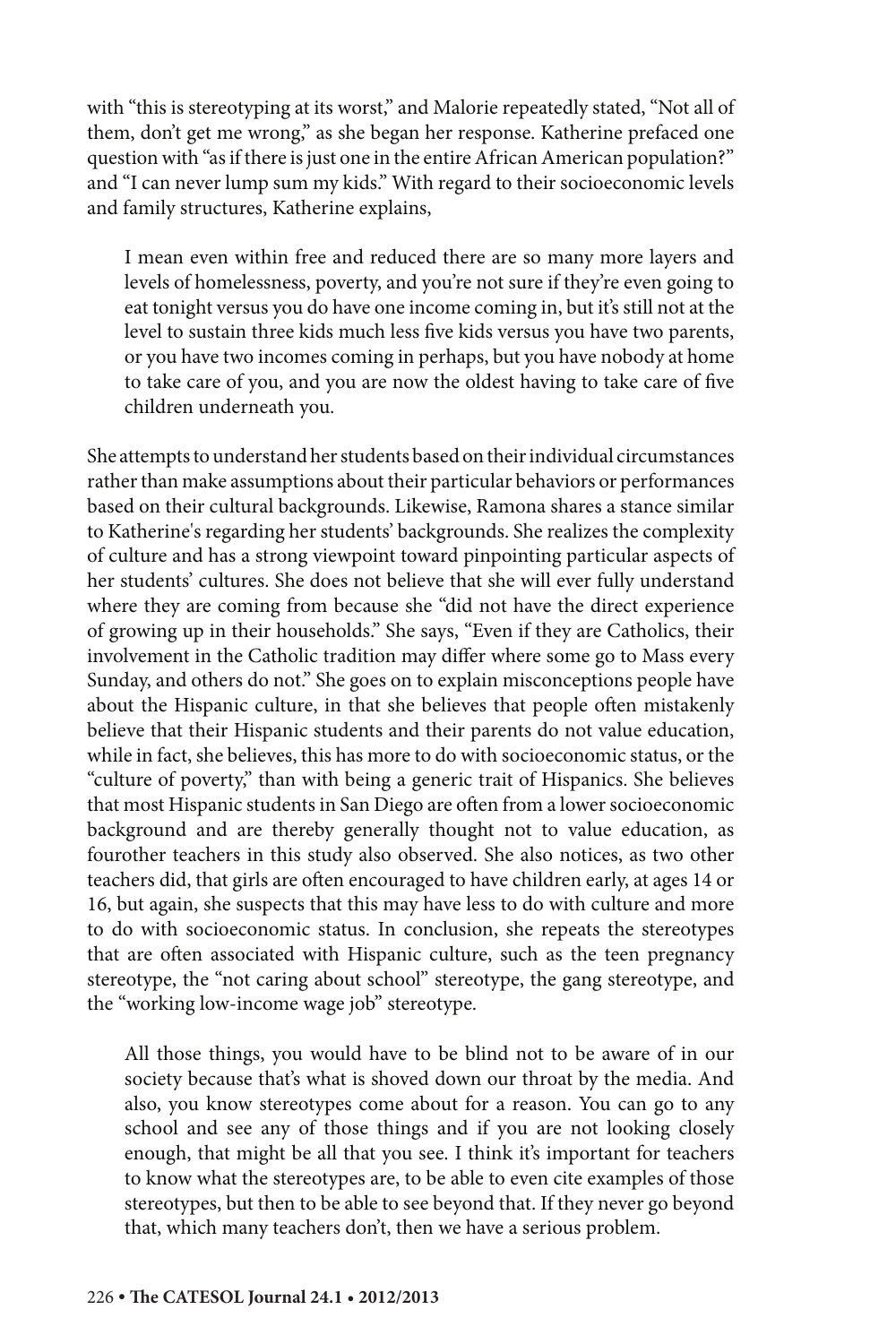Asked to elaborate what she meant by "beyond that," she explained that it means

recognizing that there is a huge range of values and families within any culture, and that you might be able to say you know, that these are bell-curved trends, but that does not go very, very far from defining an individual who happens to walk in your classroom.

Georgina also demonstrates an understanding that people have different perspectives that need to be acknowledged. She describes her perspective on the differences she encounters with her students.

Yeah, like everybody has their point of view and everybody's family believes in something different, so I really like to stay open to that and allow all kids to express themselves. … A lot of times the kids don't know what I feel because I am playing devil's advocate.

Georgina has a different set of beliefs, which she values, but she knows that her students have their own and does not try to impose hers on them.

Barbara hesitated to discuss family structures of her students from different CLD backgrounds in response to this interview prompt because she has noticed that in her experience with students, the family structures vary greatly. She explains that she has had students who are raised by single parents and others who live with up to 10 people in one household. "Wow, that goes across," she says. "I mean you name it. There's married. There's divorce. There're foster kids. There're kids living with grandparents. There're single-parent homes. There are families as large as having nine or 10 in the household." For this reason, she does not believe that family structures have much to do with culture.

**Moving Toward Authentic Negotiation of Meaning.** Teachers in this study provided evidence of a wide continuum between projecting one's worldviews onto their students and engaging in authentic negotiation of meaning. When teachers engage in authentic negotiation of meaning, they will truly be motivated to understand their students' experiences and adjust their understanding and perspectives of their students accordingly. On one end of the spectrum, Kay, as a Caucasian teacher brought up in a lower-income neighborhood, has difficulty understanding her students and their parents from the middle-class neighborhood where she teaches. She said that she would feel much more comfortable teaching in a school with students and parents who share a background similar to hers. In another example, Heather talks about how the students in her class dress and act in vastly different ways from how she was brought up and how she brought up her children and she shares how much she dislikes the style (e.g., baggy pants, tongue piercing, tattoos, and sunglasses) of this new generation. Likewise, Annie shared how she believes her experiences with her parents are not the same as what she believes her students struggle with in dealing with their parents. Brenda provided an example about the Border Patrol class visit and how she did not consider the impact this would have on her students, who either were not legal residents or knew of others who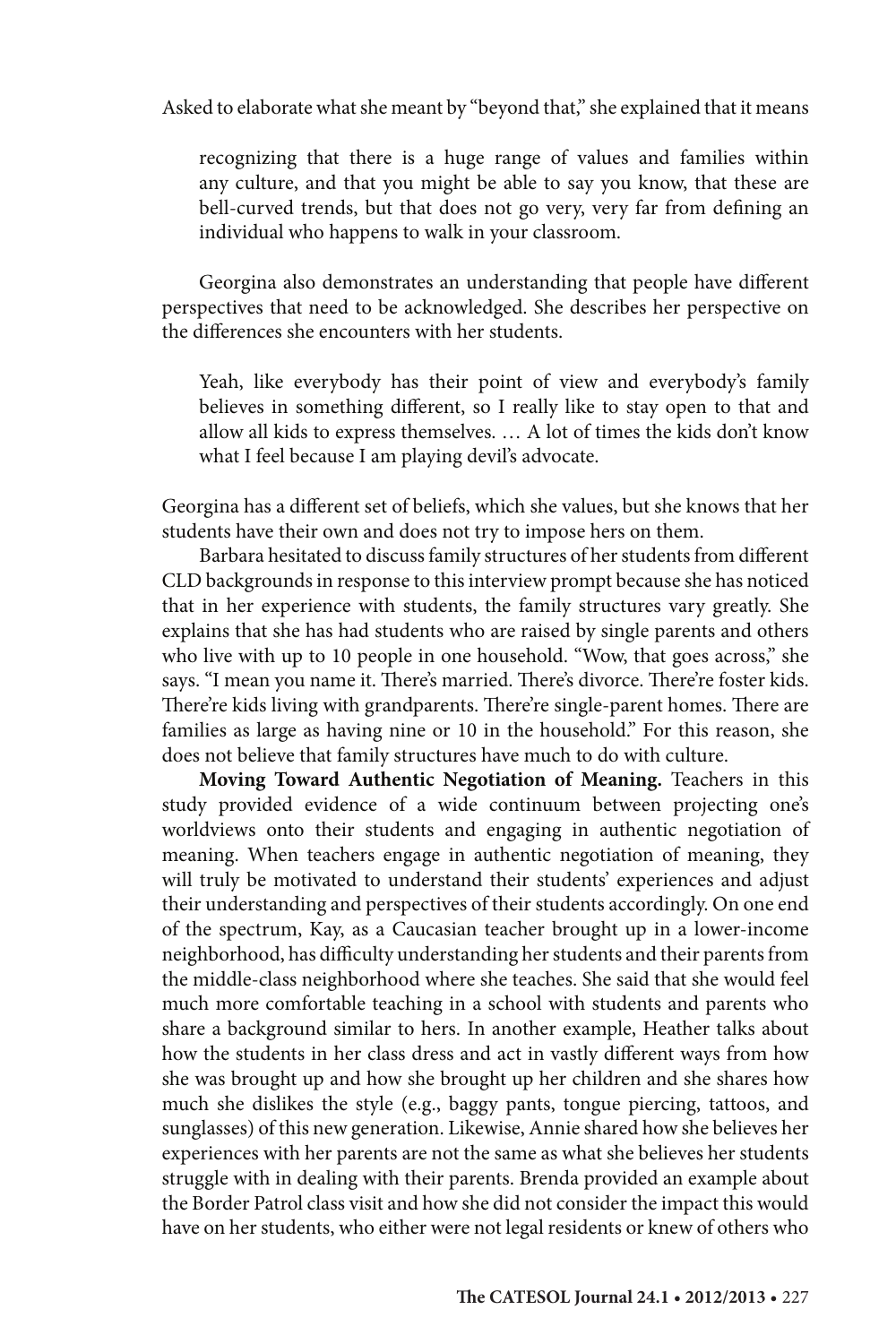were taken back to Mexico by the Border Patrol agents.

My children were freaking out. They were having fun for some time, but then they were like, oh, they have come to our house. I was thinking like an American teacher, not really thinking about, you know, do I need my green card kind of thing because they had some experiences that I have never had, like checking the green card and them actually coming to their house and seeing if there are any illegals there and you know … so that was an assumption that I didn't even think about. I am Americanized and I haven't had those experiences, like they were making little cards for themselves and being funny.

Brenda demonstrates an ability to negotiate meaning with her students through this experience. In other words, she realizes that her experiences being a Mexican American differ from those of some of her students who are recent immigrants. Because Brenda has the ability and awareness to think about her thinking, she was able to step out of the experience and attempt to understand it from her students' perspectives. Projection, as we saw in the previous examples, is viewing the world from one's own perspective and believing that one's own interpretation of an experience is how others will understand that same experience.

All of the teachers shared some examples and evidence of how they attempt to understand their students; however, some responses were more cursory than others. For example, Heather described a situation in which she was shocked when a female Muslim student shared with the class that she went swimming over the weekend. She remarked, "How can they go swimming if they cannot wear bathing suits?" She learned that her student swam with her clothes on and brought additional clothing with her. In another example, Ramona discusses how she approaches her students' cultures with "absolute curiosity," which is a step in the direction of authentic negotiation. In the following excerpt, she describes how she makes attempts to get to know her student from China.

Monto taught me about China. One day, he came in early before class started. He came in at lunch and I started asking him questions about China and he said something about where he lived. …We went on Google maps and we found his house and you know, this is where my house is and this is where my parents work and it's like 50 feet away. And it is this whole complex. A house is built around a central building where everybody works for a news organization. His parents are both reporters, you know, and he needed to work on his English skills. He got up one day and taught my CAHSEE (California High School Exit Exam) class about Chinese math, and he gave them a really hard problem and he said, in China, this is a first-grade problem.

Ramona acknowledges that she can never really understand her students' experiences unless she lived them herself. In the excerpt above, she takes the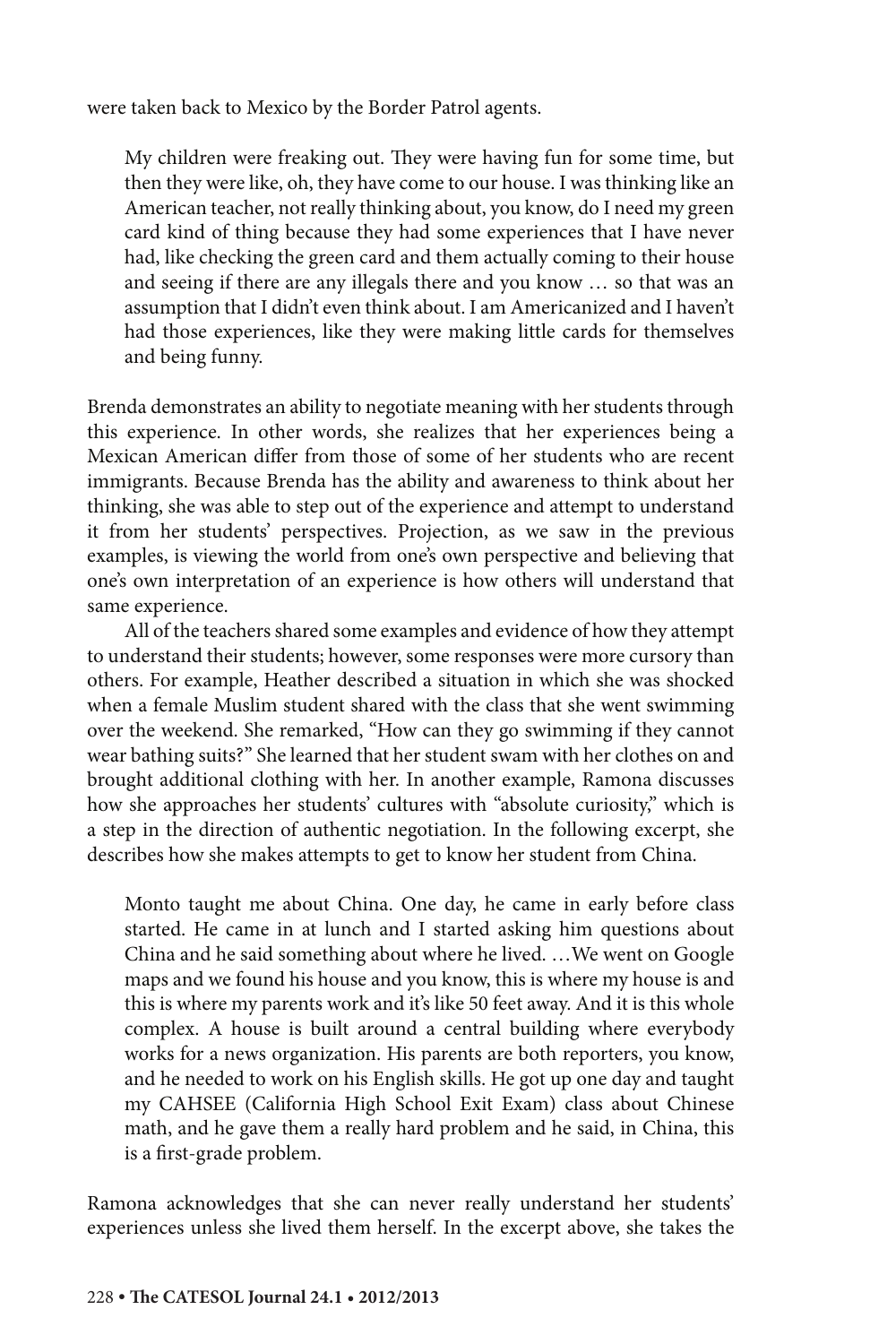time to learn from her student and allows him to be the knowledge holder. In Katherine's case, we see a slightly deeper level of negotiation of meaning, in which she describes how she uses her understanding of the family structures of her students to inform her work with them. For example, reflecting on what she has done in the past, she said that if a particular student is from a singleparent home, which often operates from a "poverty of time," she would provide additional time after school for this student to work on his or her homework with her. Here, we see that she not only operates under her principle, which places education at the level of primary importance, but she also takes into consideration what contexts surround her students and meets them halfway. In other words, she understands what their obstacles are and finds a way to remove these obstacles for them.

In an example in which two teachers are discussing "theft" in their classroom, we see one teacher taking things personally whereas the other teacher attempts to understand the meaning behind the theft. Heather's reaction to this situation was to suspend her students because she was "sad" that they had done this to *her* and she felt betrayed. Her emotions were directly affected by the actions of her students because she took these actions personally. On the other hand, the way Katherine responded to an episode involving a student who was constantly stealing in her classroom was to find out why her student would steal. She found out from him that he had been homeless for the last few years, and she worked with the class as a community to help this student work through his problem.

**Advocating for Students.** Another interesting theme that emerged in this study was how seven of the teachers saw their roles as advocates for their students. There was, however, variation in the degree to which these teachers advocated for their students. For example, even though Georgina does not believe in getting involved in students' personal lives, when it comes to something that would block her students' paths to academic success, she moves beyond her role of teaching content. She says that when her pregnant student struggling in school expressed her intent of quitting school,

I worked with her because I knew that she was really struggling in school and she was having a hard time with her mom and so I talked via email with her mom quite frequently and worked with her to turn in late work, so that she could graduate.

Georgina does her best to support her student in completing her work on time so that she can graduate. She believes that not having a diploma would be yet another obstacle her student will face as she has her child and attempts to pursue her goals. Georgina shares how on another occasion she stepped in and helped a student stand up to her father so that she could go to college. She also describes her work with a Hmong student whom she also supported beyond her teaching assignment. She describes her rationale in helping this student in the following way: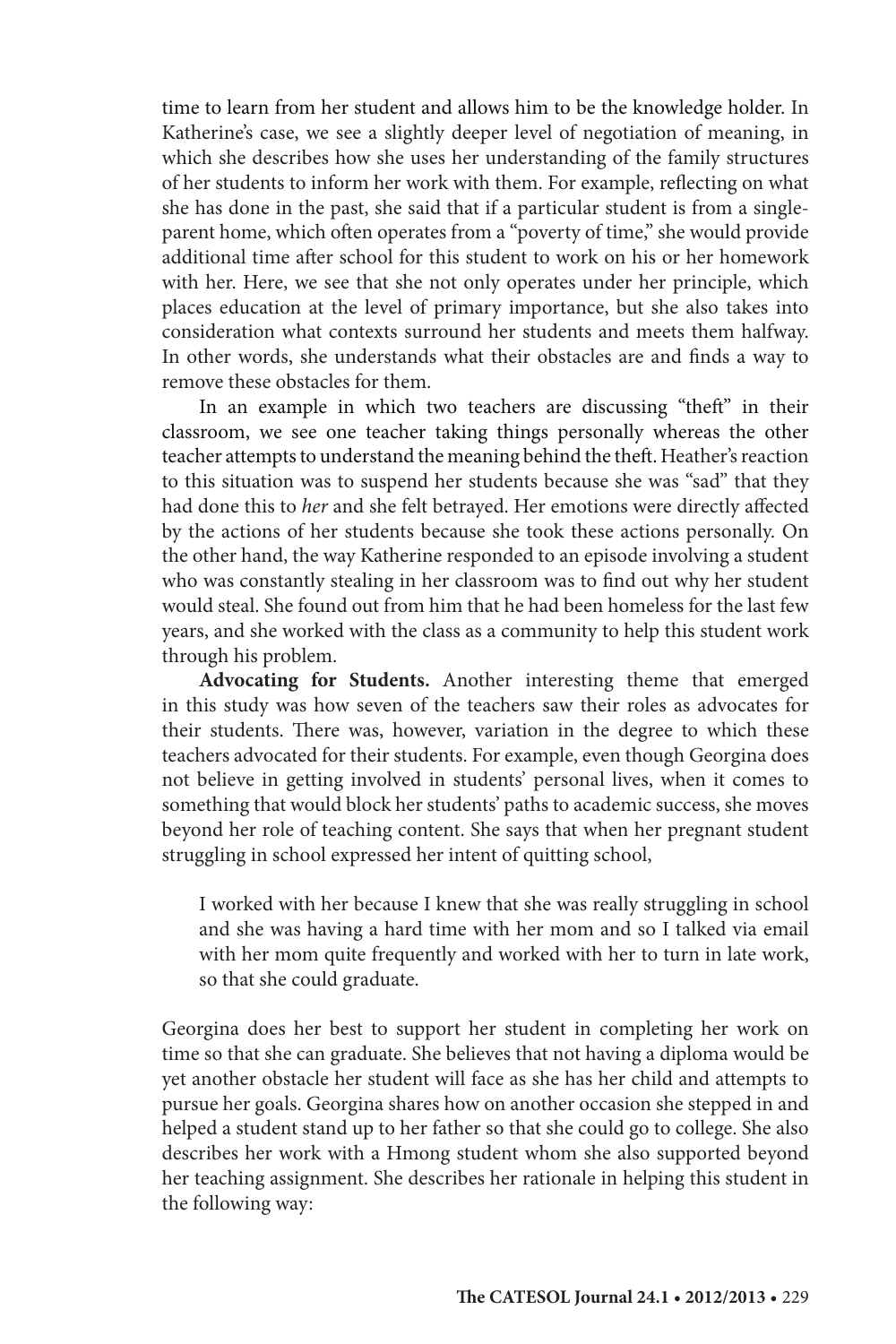I just thought she was a really sweet girl and she would come in and get some extra help and I knew that she was serious about school and I knew that she did not have anybody at home who could help her with her college applications because she came, stayed after school, and we did them together on the computer so she could apply to college and I helped her with her college applications.

Here again, Georgina demonstrates motivation to work with her students, especially when the work is directed toward achieving academic goals.

Malorie also advocates for a student who was struggling at school. She narrates the following experience in which her student's mother could not understand why it was important for her son to attend tutoring every week. Malorie thought that this student was really struggling and could use the extra help that she could provide, "so that he could pass the class and make sure he gets good grades for college." According to this boy's father, what his son needed was not a college degree, but a job to support his family. Malorie did not want to offend this mother, but she did state her position in that if her son wanted to go to college, the mother should support him.

Ramona shares an example of how she advocated for her student from the Middle East who was not going to be issued a diploma based on her length of residence in the US. She says,

But if we have decided that those credits are acceptable transfer credits, and the only reason for denying a diploma is that the child has not been in the country long enough, that's just discrimination. You know, she is here legally. You know, I mean, even if she was not here legally, it shouldn't matter.

Asked why it was important to stand up for this student, she clarified the philosophical backdrop to her actions, in which she asserts, "Justice, equality, equal opportunity. I think we, our educational system, in trying to level the playing field, sometimes create more hoops for kids that need fewer hoops."

Barbara describes her role as an advocate in the following excerpt when she describes herself as their representative between the school and the community.

I think I am their representative to a large extent. Their arm to the world, or their arm to the community because I'm out there in the community talking to people out there more than people in their age group are, and if I start to believe, or don't care, or become apathetic about what other people think, then I've lost my purpose of wanting to energize and to stimulate inquiry and goals for my students, you know. And I think that I like the fact that, a little bit, that I'm so passionate about where I teach.

The excerpt above illustrates Barbara's strong sense of purpose about where she teaches and her conviction to advocate for her students and the community, which she believes is her responsibility.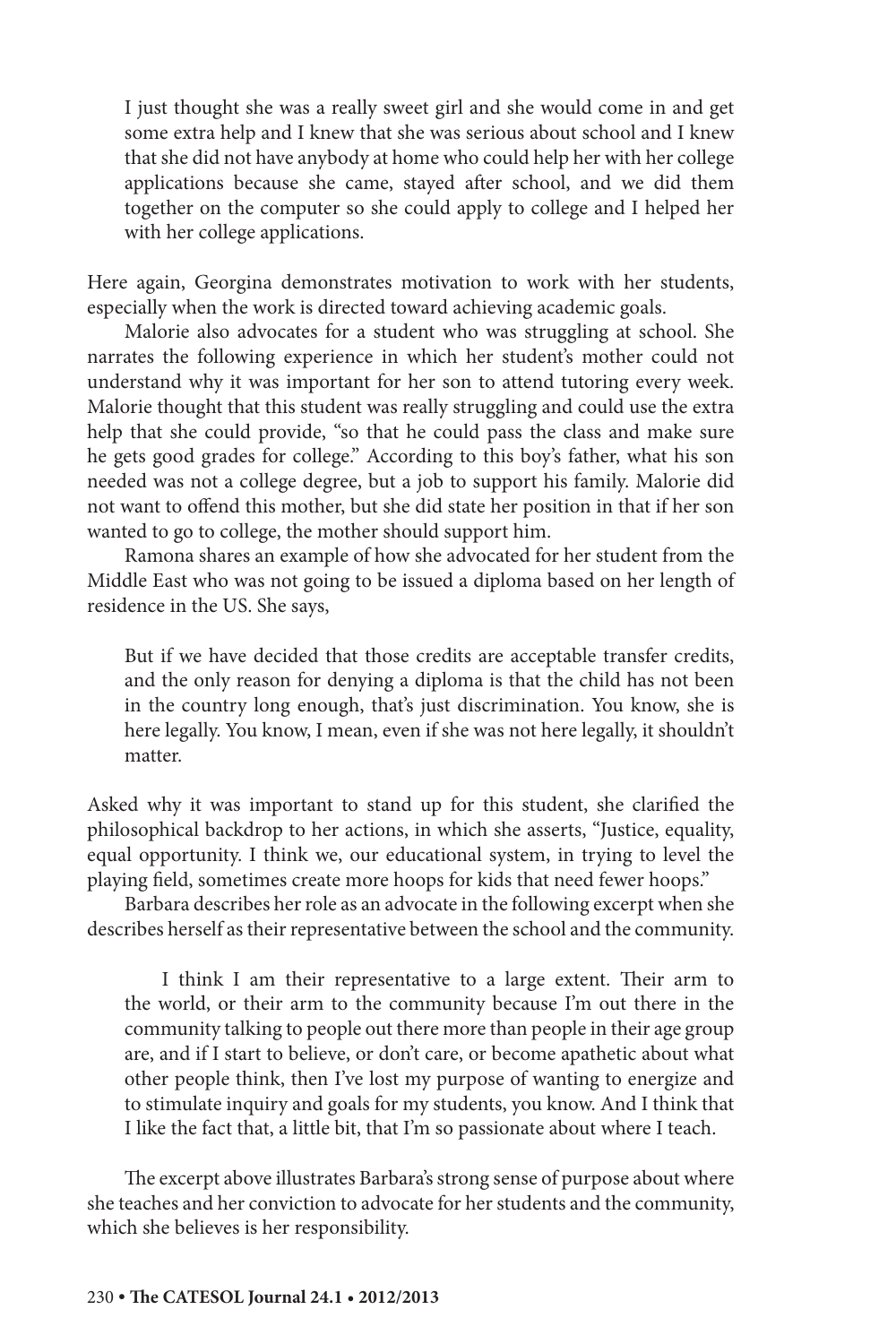Another example in which Barbara demonstrates this role as an advocate is when she describes the steps she took to get her school involved in trying to help a student's parents understand how important it would be for their daughter not to drop out of school and get married only 2 months shy of graduation.

I knew what this was about. It was about her boyfriend, who she had been dating for a year or two, seeing that she was a highly talented, collegebound girl, and fearful of losing her and/or relinquishing control and not feeling so hot about himself, and so the way to circumvent her from moving on was to say if you love me, let's get married right now. And so the parents again, seeing that he was very stable with a full-time job, willing to provide for her, were all for it. That particular situation was very difficult for me. I felt very connected to her and her family and I could not talk them out of it. I tried. Every one of her teachers tried. We had a whole team of people. We even met. What are we going to say? How are we going to say this? Where are we going to meet? My principal and I tried. We all tried. We talked to her one-on-one and she understood where we were coming from, but she loved this guy and she loved her family, and she thought that she could always go back and finish, but that generally doesn't happen. So when I think about that situation, I felt helpless and when I think about my personal consequence, when I have given it my all and I find students fall short of what they're capable of doing on a grand scale like that, but I cannot internalize that or else I would give up. I internalize it for a moment and feel, "Gosh, you know," and then I get over it and say, "All right, move on to the next one." I have to think about the other students I have now, and set goals for them and help them achieve. Otherwise, I would drive myself crazy over every kid, you know.

Even though Barbara is unable to convince the family, she recognizes that their value system is based on short-term needs and that the person her student was going to marry was going to meet those needs in terms of financial stability.

Although there was considerable variation in the degree to which teachers challenged their assumptions and stereotypes, participated in negotiating meaning with their students, and advocated on behalf of their students, this study brought to light some important competencies in working with culturally and linguistically diverse students that could inform professional-development and teacher-training programs.

#### *Additional Findings*

As discussed in the previous section, the interviews based on the cultural intelligence scale provided some insight into how teachers understood and approached their work with their CLD students, but what became of increasing interest as this study evolved was how every teacher in this study challenged these notions of culture through expressing the irrelevance of some of the questions, showing discomfort in responding to some, and/or confronting the underlying limitations of the questions themselves during the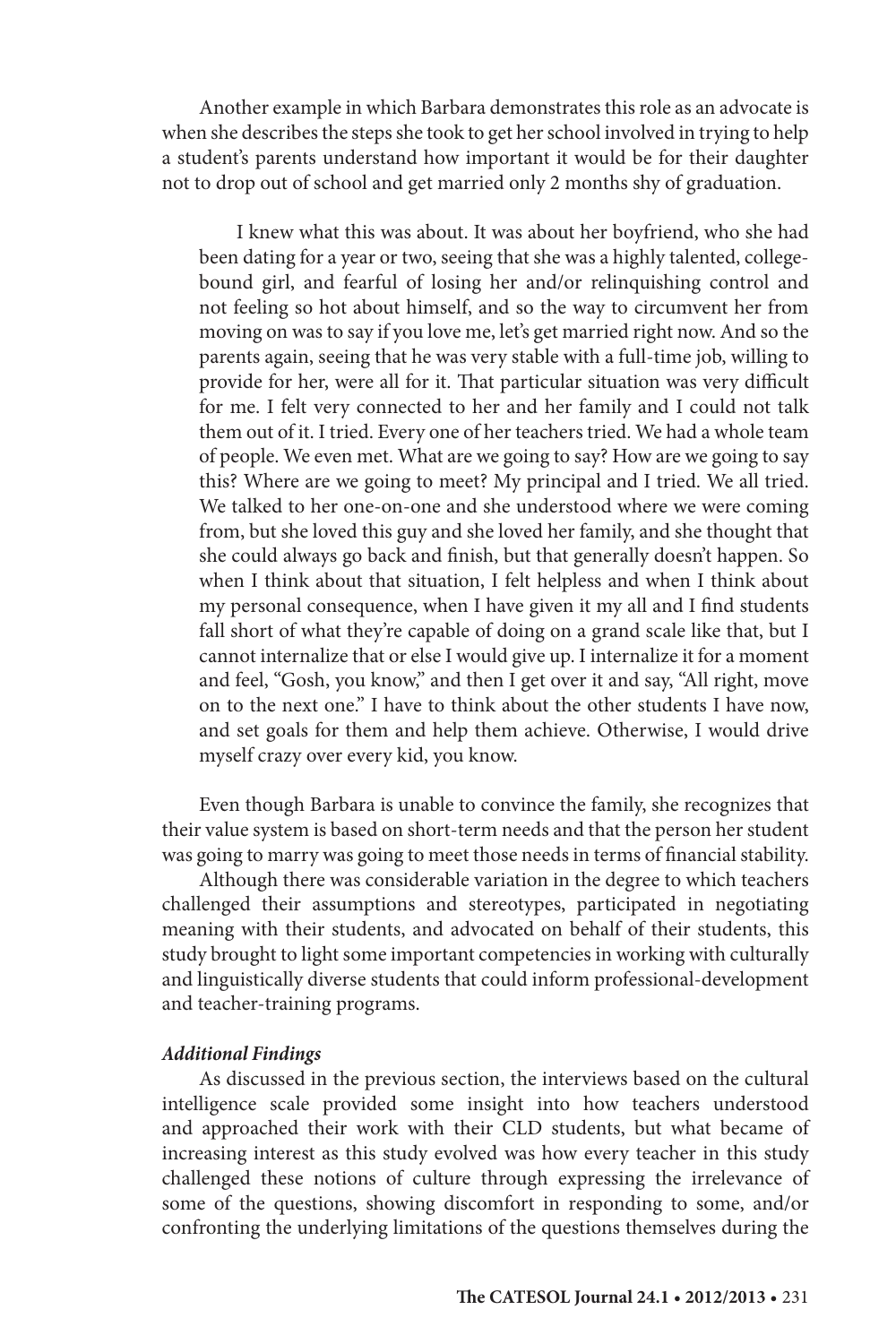interview. Because of these preliminary reactions to the cultural competence interview questions, an additional question was added to elicit a more direct understanding of the teachers' perceptions of the role of culture in their work with their CLD students. The teachers did not necessarily devalue culture altogether, but instead they challenged the surface-level interpretations of culture often exhibited in their schools. They also saw culture as but one piece in understanding and approaching their work with their CLD students.

Surface-Level and Deep Levels of Culture. Georgina, Katherine, and Ramona all shared their resistance to the surface-level display of culture or "tokenism" (Nieto, 2002) in their schools. Georgina discussed how her school wanted to include ballad folklore or a mariachi band. She thought that these were very "showy" and just things the school could point to and say that the school was supporting cultural diversity. This additive practice was something that she appeared to resent. She said that she would much rather have her school support cultural diversity "by including everybody in the regular program, making them feel welcome so that they can participate in those programs rather than setting up all these separate classes for them." She wants all students to have a strong foundation so that they can go to college and be successful. The deeper lens of equal opportunity appears to guide her teaching practice more than the surface representations of culture. Although she believes that it is important to be sensitive to other people's cultures, she does not think that she needs to "go investigate kids' cultures in order to feel that [she] can teach them."

Katherine finds that the focus on surface features of culture is not authentic. She believes in the five levels of multiculturalism shared in Sonia Nieto's work. The idea of "tokenism" is something she does not support. For example, studying Martin Luther King Jr. during Black History Month or making masks to honor the Hispanic heritage are symbolic, but not authentic. She says, "It doesn't prepare us to deal with cultures when we grow up that are different from ours." When asked what would help students work within differences, she says,

Where we really have to get to is a place where we are talking and having critical dialogues that matters, that's tough and awkward and hard, and that's what I think I've been able to do with my kids and as comfortable as I am with them, with where their thoughts come from, and I can hear a lot of their parents in them, values that are totally different from mine. I want them to at least engage in dialogue so that they start to think that that is what we should do as human beings. But we shouldn't symbolically have a February-African American History month and think that that is what is going to help instill pride in our children.

Katherine does not believe in compartmentalizing culture into its symbolic forms. What she believes is most important is engaging her students in dialogue involving difference. She believes that through this process, her students may begin to learn more about themselves and how they interact with others as "global citizens."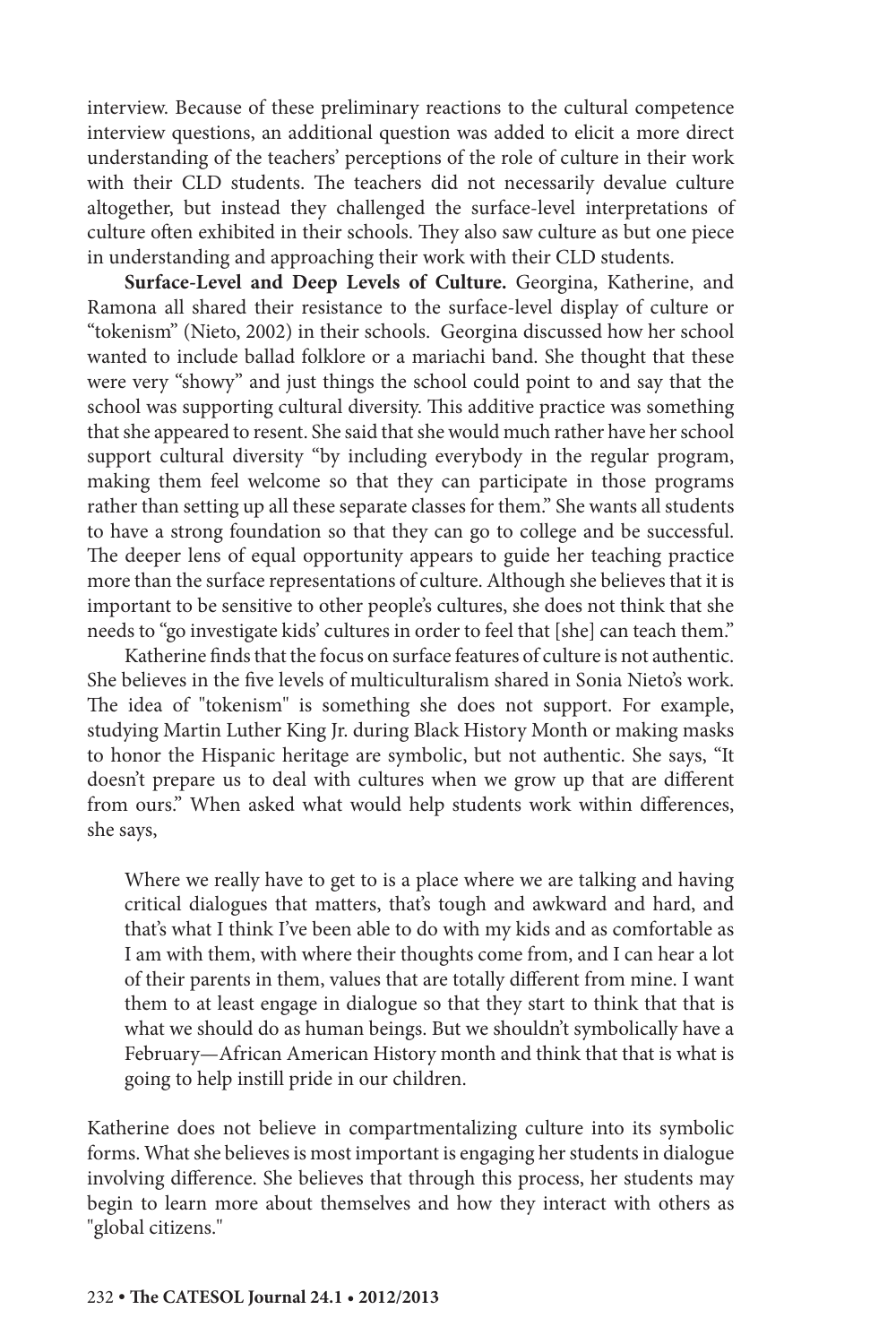Ramona criticizes the focus on cultural celebrations and foods "because knowing what they like to eat does not tell you much about what you need to say to parents in a parent conference." She thinks that it would be more helpful for preservice teachers to attend parent-teacher conferences and look at the interactions using culture as one lens rather than learning about the specifics of particular cultures. Ramona also presents the idea of her classroom being a culture in itself and that "all students needed to be oriented to it when they join the class."

**Culture as One Lens to Understand Student Backgrounds.** An important understanding that evolved from this discussion is that the teachers often used culture as a lens, but also recognized the value of understanding student interests, previous background knowledge, family structures, and socioeconomic levels in relating to and working with their CLD students, where some of these other factors took on greater importance based on the context in which teachers found themselves. In the following section, we will look at how teachers used cultural knowledge as one facet in connecting with their students and helping their students connect to academic content.

#### **The Role of Culture in Building Relationships.** Kay believes that

by acknowledging their culture, being open to it, and having them share their culture with others, students can feel more comfortable and be able to fully bring themselves to the class without feeling as if they have to leave any part of who they are behind when they enter the classroom.

Ramona says, "I would much rather my students have a teacher who cares about them than a teacher who knows everything about their culture." She, like Heather and Annie, thinks that her relationships with her students often deepen when she tries to understand the culture of the youth rather than their ethnic culture. She does acknowledge that students are "honored" when their teacher knows about their culture, but this is not something that they expect. She asserts, "Knowing about their culture would be taken as a sign for them that you care for them, so it definitely has a place." However, she continues, "There is no way a teacher can really understand where they are coming from, what their experiences are." What she finds interesting is that one cannot find students who are truly from one culture or one particular background. She defines this desire to get to know one's students as a characteristic of care, which she finds more important than knowing the details of her students' cultures. She says that when you care for your students, you must

be open to learning about what's going on with them and you have to have an open dialogue with them, and when misunderstandings do come up about culture, you have to be able to sit down and say, "Okay, why did this happen this way? Is this because we are having a difference of opinions? Is this a failure to communicate? What's going on?"

Ultimately, she says, culture is "just another layer, small piece or tool, not a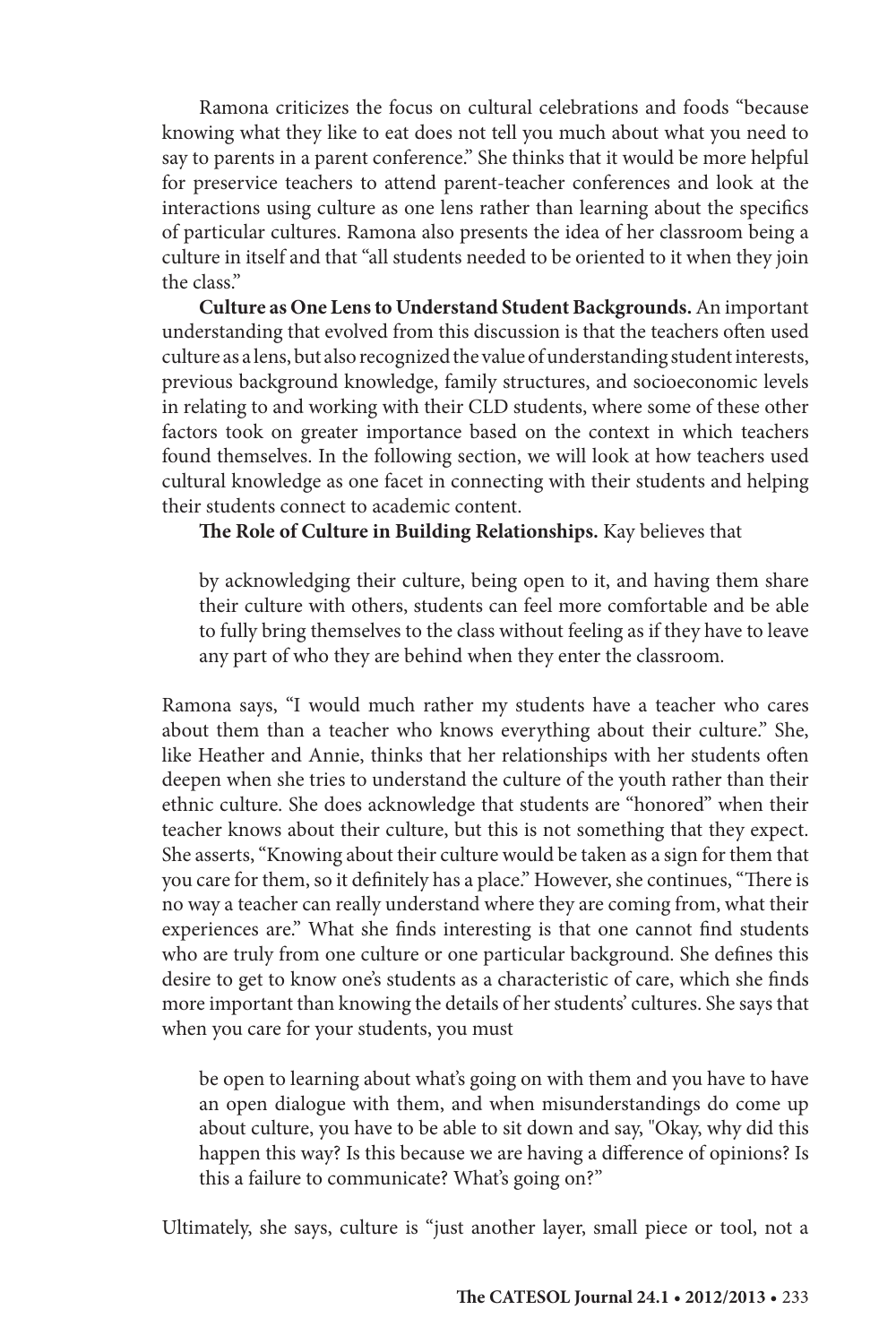tool that affects [her] pedagogy, but a tool that affects her relationship with [her] students." She believes that she can get "the same bang for her buck" if she knew about soccer teams or a *South Park* episode. Katherine shares similar sentiments when she says, "If you feel like your teacher cares about you and is interested in you, you would be a little bit more motivated. And if you know about their previous experiences, that might help as well."

Barbara believes that understanding her students' backgrounds and their culture, and having her express hers, helps bridge some of the distance between her students and herself. She explains, "I think it kind of just breaks down the us-and-them type of wall. And I think it also helps them feel like, 'Hey look, she's 40 years old and she experiences a lot of the same stuff I do. Maybe she does get me.'" She goes on to say that she never wants any of her students to feel "anonymous" or "misunderstood" in the classroom.

**The Role of Culture for Student Learning.** Barbara believes that to be an effective teacher, one needs to be able to connect student backgrounds with what they are learning. She finds that "knowing all your students is of paramount importance," noting that even Caucasian students have unique backgrounds that vary from student to student. She engages the students with a short personal story, something that they can connect to personally and come back to as a thread through the lesson. The rationale for this type of frontloading activity, she says, "bridges the gap between her students and herself in addition to helping them prepare for the academic lesson."

In Ramona's teaching practice, she always starts with building her students' background knowledge, making connections, and taking a personal stance before they delve into any text. In so doing, she believes that they can bring their family's beliefs, their culture, and their personal experiences into whatever they are studying. She sees culture as a component of the notion of "mirroring" that she holds very central to her teaching practice. She says,

I believe that when you acknowledge other people's beliefs or their ideas, it makes them open to other people's beliefs or ideas, which leads to richer discussions, because my belief is the purpose of English education is to create really critical thinkers, strong communicators, kids who can read closely and question what they are reading, really question what other people are saying, and I always ask them, "Does that match or not match or somewhat match your own personal experiences and beliefs?" That is the constant question. That is the central question, I think. So, it is always negotiating, you know.

Nikki, like Georgina, believes that culture is important only insofar as it helps build connections to what her students are going to read. Therefore, whether or not culture would be an important aspect in her classroom instruction would depend on how important that cultural knowledge is in helping her students access academic content. She finds it more important to draw connections with what her students are doing in their other classes and use that background knowledge to help them understand text.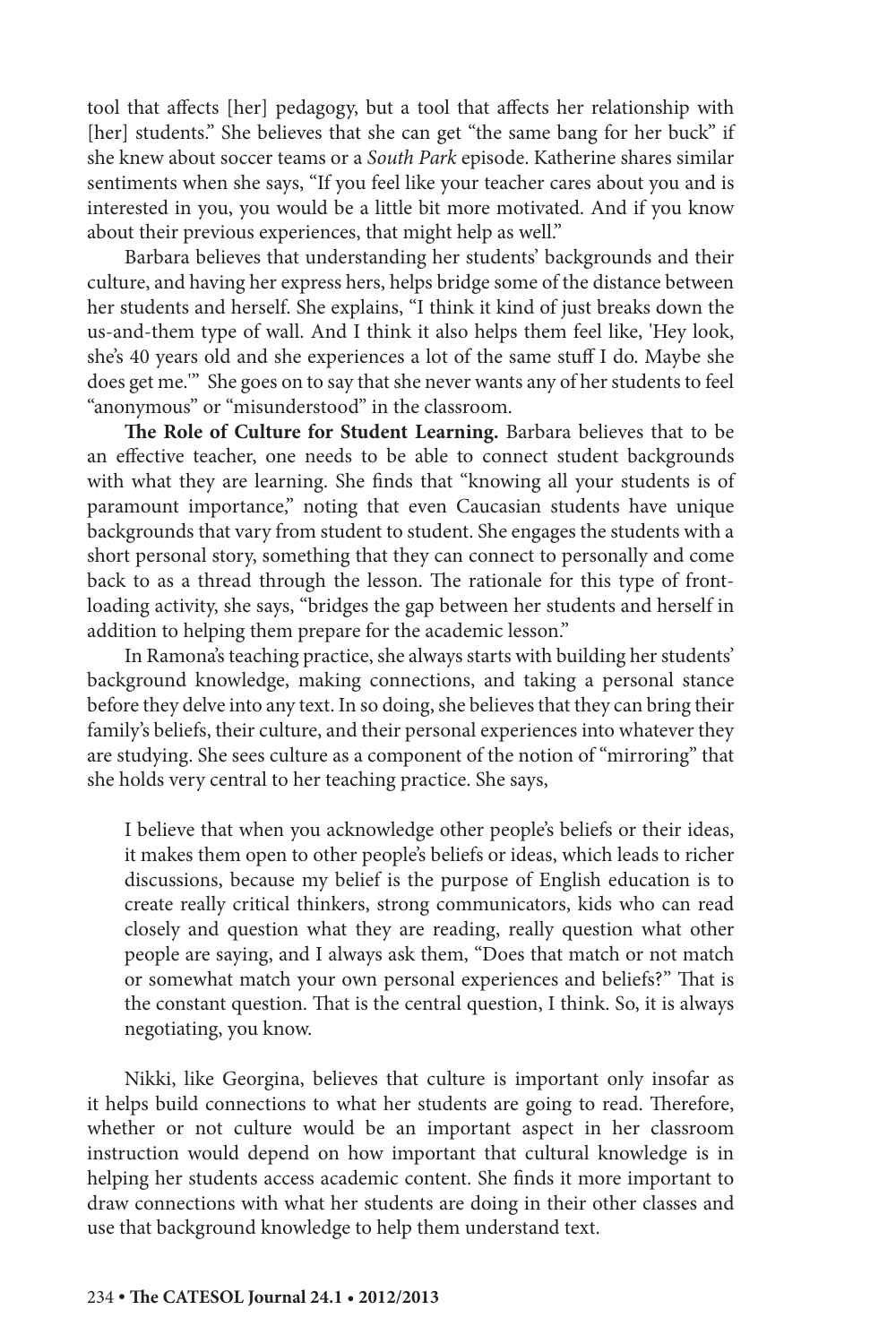Malorie believes that much of what she does is not based so much on culture but more on student needs, which are, she realizes after the interview, oftentimes culturally based, but she says, "It's just what's best for my students." Drawing on Maslow's hierarchy of needs, Barbara makes a connection between her students' affect and their academic success. She believes that in order to establish a "safe" space for her students, it is important for her to connect to them through understanding their backgrounds and their experiences. She believes that it is only when students feel "safe" that learning can occur. While we see that understanding student cultures, their backgrounds, and experiences are important, the teachers in this study demonstrated the complex ways in which they understand and approach their work with their CLD students, often using the sociocultural and affective lenses.

#### **Conclusion**

Based on the analysis of the teachers' interpretations of culture, how the teachers used cultural knowledge in understanding and approaching their daily work with their CLD students was far more complex than the notion of culture presented within the four constructs of cultural intelligence used for this study. Although half of the teachers in this study displayed some level of resentment toward the additive ways in which culture was incorporated into their schools, they did acknowledge the importance of the deeper levels of culture insofar as it facilitated authentic relationships with their students and supported their students in making connections to academic content. What was of significance to this study was that seven teachers revealed how they considered all students as culturally diverse, whereby each student was believed to possess his or her unique culture, often including background experiences, family structures, and socioeconomic levels.

#### *Pedagogical Implications and Discussion*

The findings from this study resonated deeply with Linda Darling-Hammond's (2008) assertions about the process in which teachers should understand and approach their students. The educational system does need to confirm (Noddings, 1984) and validate (Réndon, 2009) students by bringing them into the teaching and learning process. Teachers need to be able to inquire sensitively and productively into children's experiences and their understanding of subject matter so that they can interpret curriculum through their students' eyes and shape lessons to connect with what students know and how they learn well (Darling-Hammond, 2008, p. 335). All of the teachers presented ways in which they tried to understand their students through listening to them, observing them, looking at their written work, and using these tools to address their needs. In the same vein, this study also pointed to the importance of self-reflective practice that many institutional meaningmakers engaged in as they interacted with their students from different CLD backgrounds. This positioned them as learners not only of their students, but also of their pedagogical practice and their roles in these relationships.

Katherine brings up the importance of self-reflective practice on the part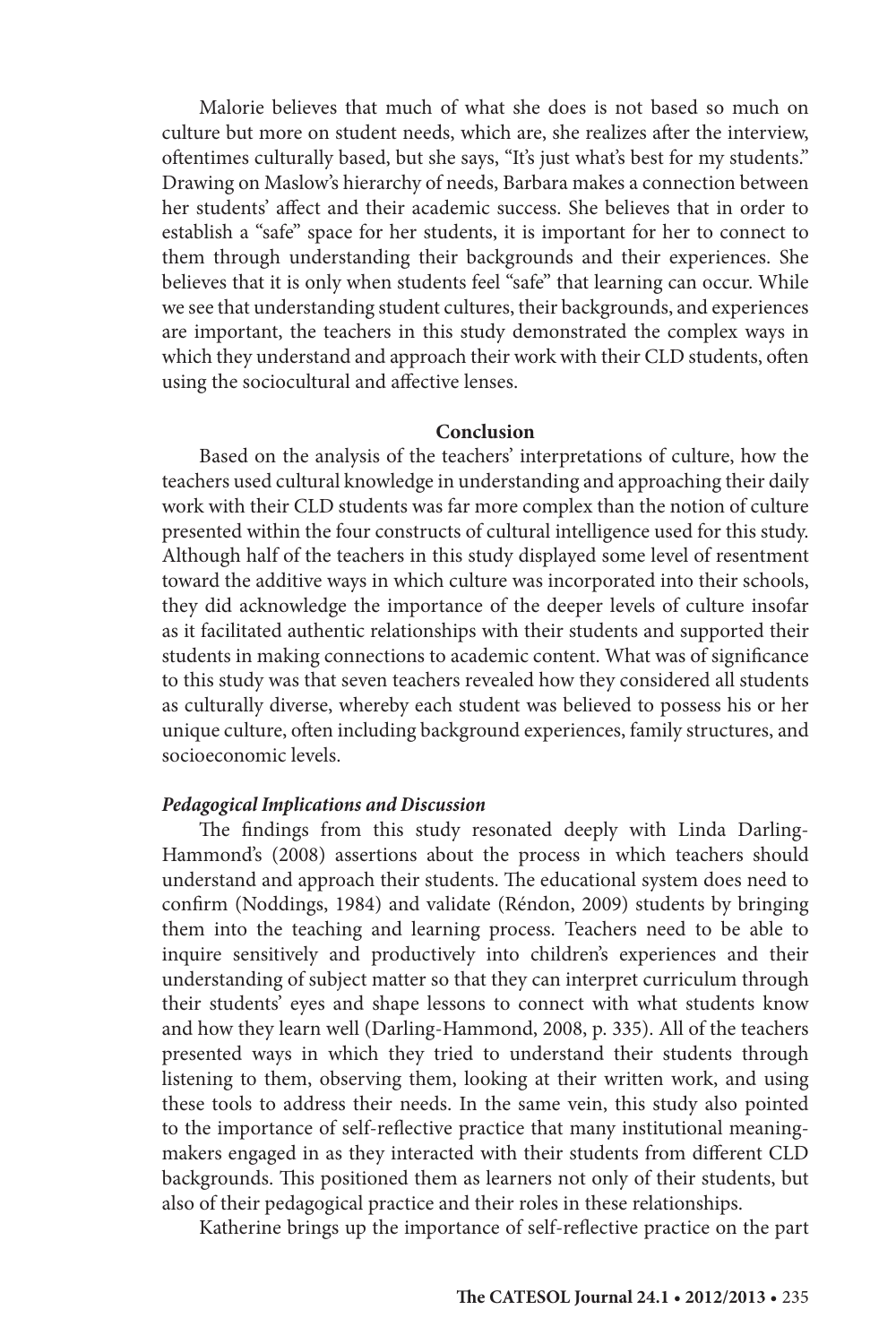of the teacher. The ability to ask "why," to question oneself, to find evidence for one's thinking, are of primary importance in truly evaluating and addressing the needs of students. To engage in self-reflective practice, a teacher would need to understand herself as a cultural being before she engages in this quest with her students. Some examples of self-reflective practice include activities and experiences that help teachers understand their own assumptions and beliefs, see themselves as cultural beings through study of their own family histories and reading of ethnic literature, write narratives and cases about instances that can be used for growth and learning, and participate and reflect on fieldwork experiences within diverse school communities (see Banks et al., 2005; Gay, 2000; Goodwin, 1997; Hamacheck, 1999; Hollins, 1997; King et al., 1997; Lipka & Brinthaupt, 1999; McLean, 1999; Melnick & Zeichner, 1997; Murrell & Diez, 1997; Zehm, 1999). Once teachers engage in this type of ongoing self-reflective practice, they have a powerful means by which to address their students' needs while constantly reflecting on themselves and the process evoked to meet those needs. This self-reflective practice is also important to the cyclical process of teaching, assessing, and reflecting for planning instruction that would take into consideration both what the students bring to them and in structuring appropriate scaffolds to help them, as Mike Rose (2005) would put it, "float to the bar" set for them based on high expectations. Noddings (1984) emphasizes this importance of asking "why," and she provides an example of a student's coming late to class. When a teacher addresses this situation by marking the student with a zero without asking why, this teacher is not operating under the principle of care. A caring teacher, on the other hand, would "first try to find out 'why' and try to offer help in order to remedy the situation" (p. 201). In this study, two teachers were confronted with theft in their classrooms; one suspended her students, and the other tried to understand "why" her student behaved this way. This latter teacher operated from the principle of care, based on Noddings's (1984) definition, by not only understanding "why," but in also resolving the issue with her students as a group. This second manifestation of care "confirms" the student through engaging in authentic dialogue and mutual learning. Katherine was able to exemplify Noddings's (1984) elaboration of this relationship in which she describes the caring teacher as one who values the student as subject, confirms him in his intellectual life and ethical life, and points to his best possible self (p. 196).

Réndon (2009) discusses this idea of confirmation in her validation theory, in which she calls on teachers to validate their students through a caring relationship, which she defines as "an enabling, confirming, and supportive process initiated by in-and-out of class agents that fosters academic and interpersonal development (Réndon, 1994, p. 44). Annie, a high school teacher, and Nikki, a middle school teacher, found it difficult to learn about the backgrounds of every student in their classes because of the limited time spent with students, yet Barbara's position was that even in the case of a high school teacher, no student should go unnoticed, no student should feel anonymous, and no student should feel like a mere ID number. Having high expectations for all students was also a theme that emerged in this study, and it is part of the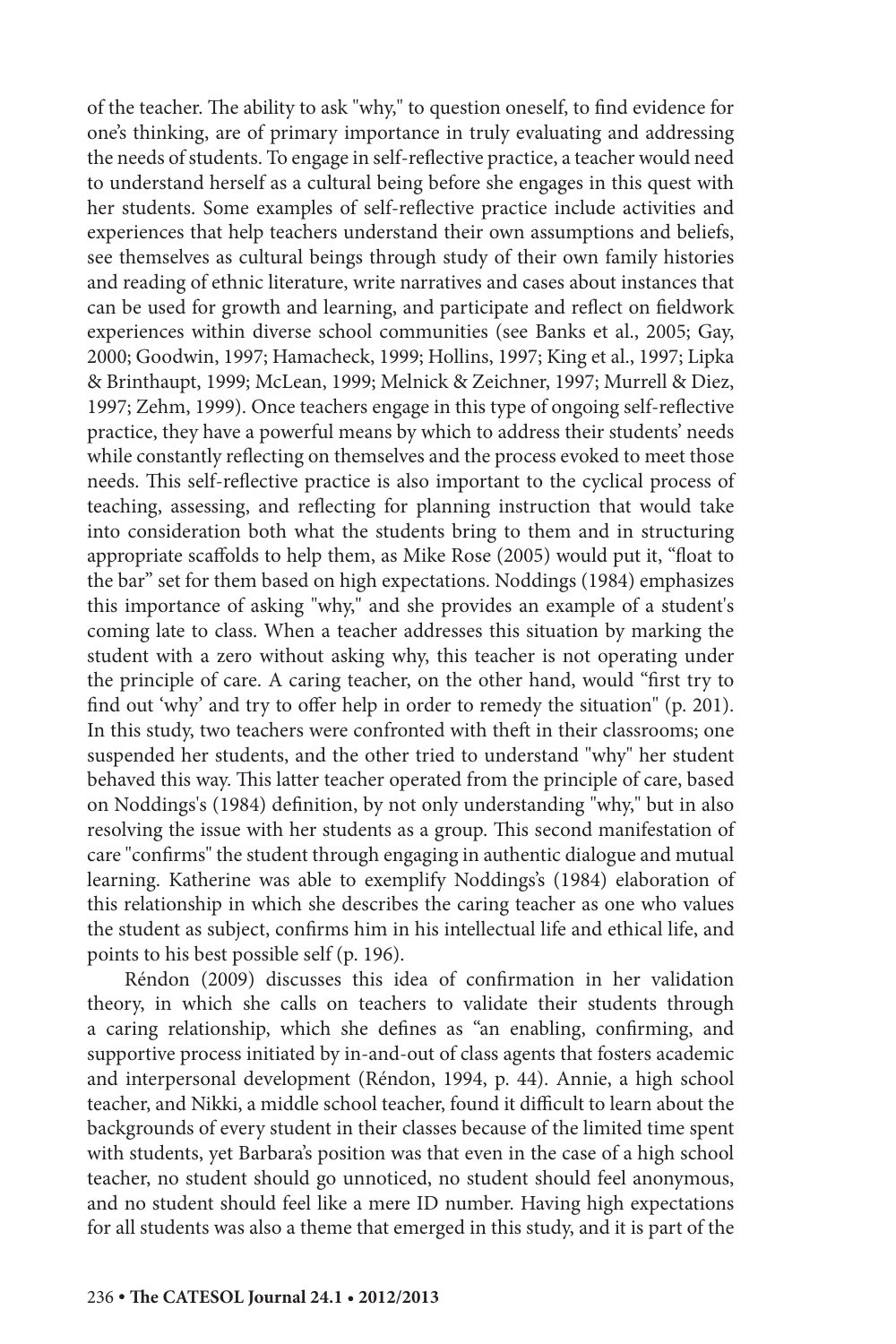expanded role of the teacher as advocate. Having high expectations for each student does not entail watering down the subject matter in any sense (Nieto, 2002), but it does entail providing the appropriate scaffolding to ensure the learning of the desired objectives and goals. Noddings (1984) clarifies what having high expectations is and is not. She says that having high expectations can be another form of "product control" unless the teacher is able to "see and receive the other—see clearly what he has done, and receive the feelings in which it was done (p. 196)." What this means is to not only praise students for what they were able to do, but also to show them where they need to go through authentic, honest feedback. Barbara demonstrates this in her example of working with students on their writing process and how it is important for her not only to acknowledge their strengths, but to also provide feedback that would help them rise to the next level and not debilitate them. This process transfers the power and expertise to the students so that they can eventually have the ability to evaluate themselves.

Last, multicultural education can begin to move beyond the tolerance level, where students' cultures are validated at the surface level, to one that is based on understanding students as individuals, approaching culture as something that is not static, but in constant motion, and giving students the skills to dialogue about differences by critically reflecting on their own cultures and those of others (Nieto, 2002). This type of multicultural education would also come from a place of care by validating students and their relationships with each other and their teachers.

#### **Author**

*Dr. Sarina Chugani Molina is an assistant professor in the TESOL, Literacy and Culture program in the Department of Learning and Teaching at the University of San Diego. Her research interests include international education, English as a World Language, cultural and linguistic diversity in teaching, and teacher development.*

#### **References**

- Alexander, K., & Schofield, J. W. (2006a). Expectancy effects: How teachers' expectations influence student achievement. In J. W. Schofield (Ed.), *Migration background, minority group membership, and academic achievement: Research evidence from social, educational, and developmental psychology* (pp. 43-64). Berlin, Germany: Social Science Research Center (Wissenshaftszentrum Berlin für Sozialforschung).
- Alexander, K., & Schofield, J. W. (2006b). Stereotype threat: How students' responses to perceived negative stereotypes undermine their achievement. In J. W. Schofield (Ed.), *Migration background, minority group membership, and academic achievement: Research evidence from social, educational, and developmental psychology* (pp. 13-39). Berlin, Germany: Social Science Research Center (Wissenshaftszentrum Berlin für Sozialforschung).
- Ang, S., & Van Dyne, L. (Eds.) (2008). *Handbook of cultural intelligence: Theory, measurement, and applications*. New York, NY: M. E. Sharp.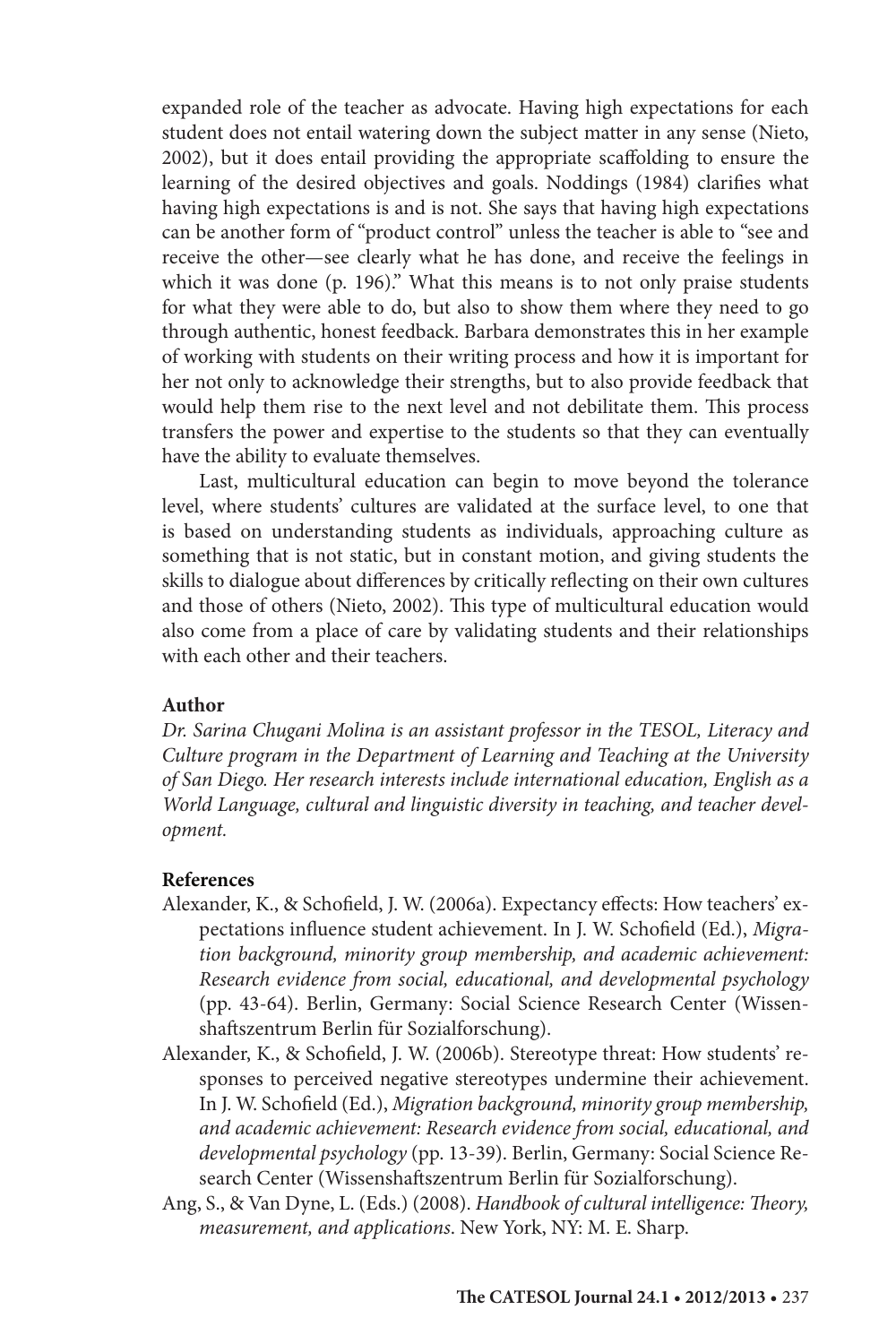- Ang, S., Van Dyne, L., Koh, C., Templer, K. J., & Chandrasekar, N. A. (2007). Cultural intelligence: Its measurement and effects on cultural judgment and decision making, cultural adaptation, and task performance. *Management and Organization Review, 3*(3), 335-371.
- Arthur, W., & Bennett, W. (1995). The international assignee: The relative importance of factors perceived to contribute to success. *Personnel Psychology, 48,* 99-111.
- Banks, J., Cochran-Smith, M., Moll, L., Richert, A., Zeichner, K., LePage, P., … & Duffy, H., with McDonald, M. (2005). Teaching diverse learners. In L. Darling-Hammond & J. Bransford (Eds.), *Preparing teachers for a changing world: What teachers should learn and be able to do* (pp. 232-274). San Francisco, CA: Jossey-Bass.
- Barrera, I., Corso, R., & Macpherson, D. (2003). *Skilled dialogue: Strategies for responding to cultural diversity in early childhood.* Baltimore, MD: Paul Brookes.
- Baxter Magolda, M. B. (1999). *Creating contexts for learning and self-authorship: Constructive-developmental pedagogy.* Nashville, TN: Vanderbilt University Press.
- Darling-Hammond, L. (2008). *Powerful learning: What we know about teaching for understanding.* San Francisco, CA: Wiley & Sons.
- Darling-Hammond, L. (2010). *The flat world of education: How America's commitment to equity will determine our future.* New York, NY: Teachers College.
- Earley, C. P., & Ang, S. (2003). *Cultural intelligence: Individual interactions across cultures.* Stanford, CA: Stanford Business Books.
- Echevarria, J., & Graves, A. (2007). *Sheltered content instruction: Teaching English language learners with diverse abilities.* Boston, MA: Pearson Education.
- Fereday, J., & Muir-Cochrane, E. (2006). Demonstrating rigor using thematic analysis: A hybrid approach of inductive and deductive coding and theme development. *International Journal of Qualitative Methods, 5*(1), Article xx. Retrieved from http://www.ualberta.ca/~iiqm/backissues/5\_1/pdf/fer eday.pdf
- Friedman, T. H. (2005). *The world is flat: A brief history of the twenty-first century*. New York, NY: Farrar, Straus & Giroux.
- Gay, G. (1993). Building cultural bridges. *Education and Urban Society, 25*(3), 285-299.
- Gay, G. (2000). *Culturally responsive teaching: Theory, research, and practice*  (Multicultural Education Series). New York, NY: Teachers College Press.
- Goodwin, A. L. (1997). Historical and contemporary perspectives on multicultural teacher education: Past lessons, new directions. In J. E. King, E. R. Hollins, & W. C. Hayman (Eds.), *Preparing teachers for cultural diversity* (pp. 5-52). New York, NY: Teachers College Press.
- Green, J. W. (1999). *Cultural awareness in the human services: A multi-ethnic approach*. Boston, MA: Allyn & Bacon.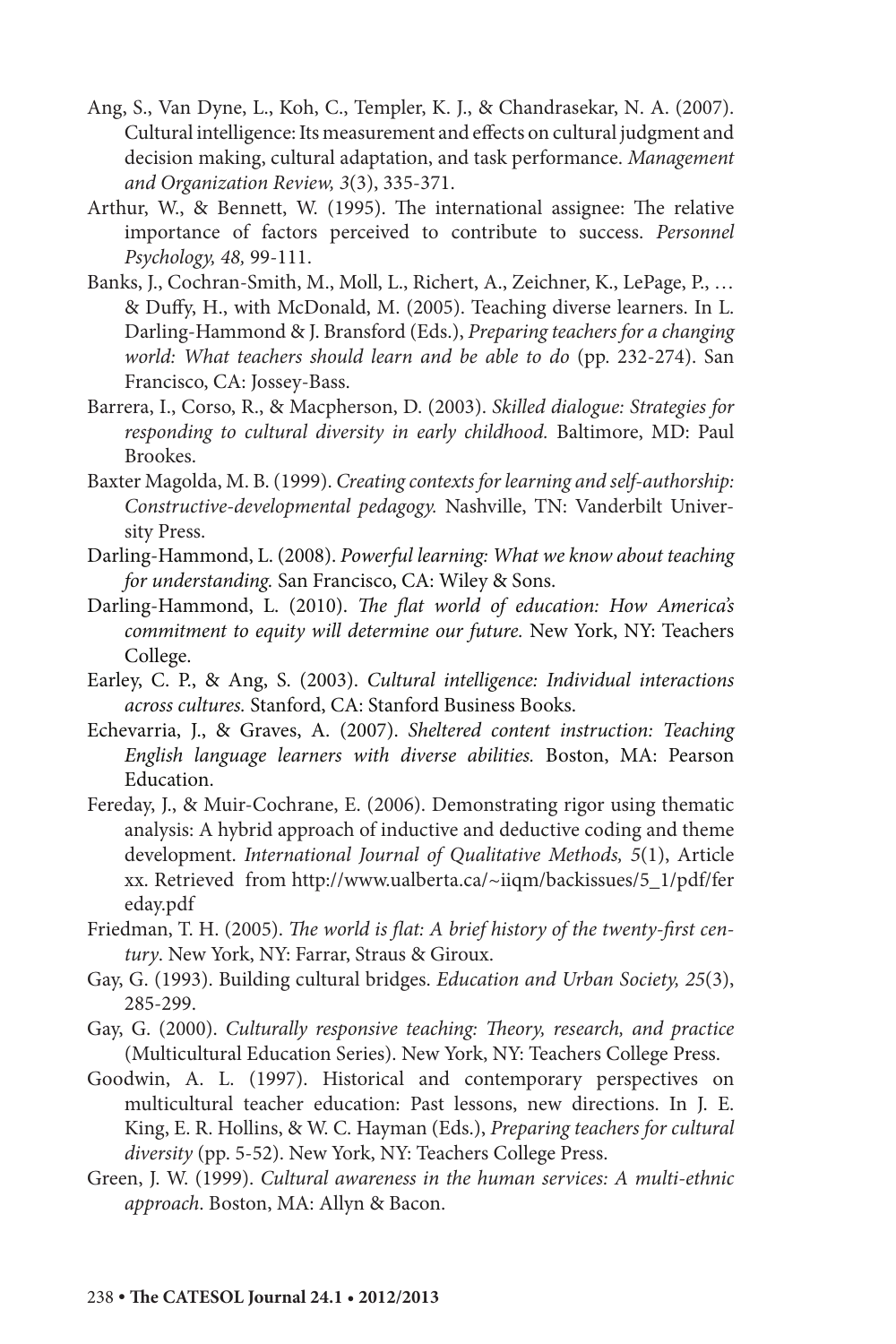- Gupta, A. K., & Govindarajan, V. (2002). Cultivating a global mindset. *Academy of Management Executive, 16,* 116-126.
- Hamachek, D. (1999). Effective teachers: What do they do, how they do it, and the importance of self-knowledge. In R. P. Lipka & T. M. Brinthaupt (Eds.), *The role of self in teacher development* (pp. 189-224). New York, NY: State University of New York Press.
- Hammer, M. R., Bennett, M. J., & Wiseman, R. (2003). Measuring intercultural sensitivity: The intercultural development inventory. *International Journal of Intercultural Relations*, *27,* 421-443.
- Hampden-Turner, C. M., & Trompenaars, F. (2000). *Building cross-cultural competence: How to create wealth from conflicting values.* New Haven, CT: Yale University Press.
- Hannigan, T. P. (1990). Traits, attitudes, and skills that are related to intercultural effectiveness and their implications for cross-cultural training: A review of the literature. *International Journal of Intercultural Relations, 4,* 239-258.
- Hawes, F., & Kealey, D. J. (1981). An empirical study of Canadian technical assistance: Adaptation and effectiveness on overseas assignment. *International Journal of Intercultural Relations*, *5,* 239-258.
- Hofstede, G., & Hosftede, G. J. (2005). *Cultures and organizations: Softwares of the mind.* New York, NY: McGraw-Hill.
- Hollins, E. R. (1997). Directed inquiry in preservice teacher education: A developmental process model. In J. E. King, E. R. Hollins, & W. C. Hayman (Eds.), *Preparing teachers for cultural diversity* (pp. 97-112). New York, NY: Teachers College Press.
- King, P. M., & Baxter Magolda, M. B. (2005). A developmental model of intercultural maturity. *Journal of College Student Development*, *46*(6), 571- 592.
- LaFromboise, T., Coleman, H. L., & Gerton, J. (1993). Psychological impact of biculturalism: Evidence and theory. *Psychological Bulletin, 114*, 395-412.
- Lipka, R. P., & Brinthaupt, T. M. (1999). Epilogue: How can the balance between the personal and the professional be achieved? In R. P. Lipka & T. M. Brinthaupt (Eds.), *The role of self in teacher development* (pp. 225-228). New York, NY: State University of New York Press.
- Lynch, E. W., & Hanson, M. J. (1993). Changing demographics: Implications for training in early intervention. *Infants and Young Children, 6*(1), 50-55.
- Lynch, E. W., & Hanson, M. J. (2004). *Developing cross-cultural competence: A guide for working with children and families* (3rd ed.). Baltimore, MD: Paul H. Brookes.
- Magala, S. (2005). *Cross-cultural competence*. New York, NY: Routledge.
- Maslow, A. H. (1943). A theory of human motivation. *Psychological Review, 50,* 370-396.
- McLean, S. V. (1999). Becoming a teacher: The person in the process. In R. P. Lipka & T. M. Brinthaupt (Eds.), *The role of self in teacher development* (pp. 55-91). New York, NY: State University of New York Press.
- McPhatter, A. R. (1997). Cultural competence in child welfare: What is it? How do we achieve it? What happens without it? *Child Welfare, 50,* 85-106.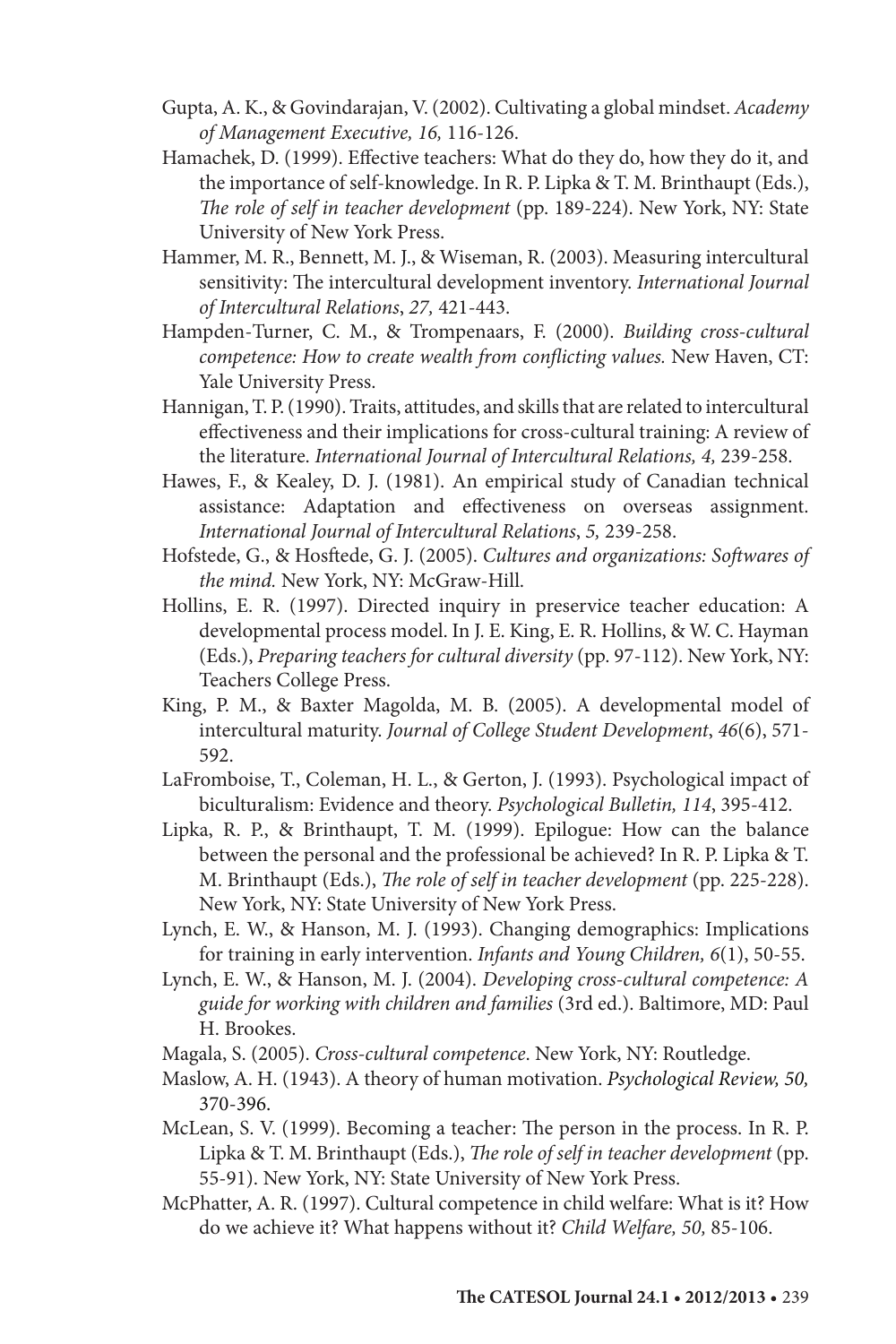- Melnick, S. L., & Zeichner, K. M. (1997). Enhancing the capacity of teacher education institutions to address diversity issues. In J. E. King, E. R. Hollins, & W. C. Hayman (Eds.), *Preparing teachers for cultural diversity*  (pp. 23-39). New York, NY: Teachers College Press.
- Murrell, P., Jr., & Diez, M. E. (1997). A model for educating teachers for diversity. In J. E. King, E. R. Hollins, & W. C. Hayman (Eds.), *Preparing teachers for cultural diversity* (pp. 113-129). New York, NY: Teachers College Press.
- Nakanishi, M., & Rittner, B. (1992). The inclusionary cultural model. *Journal of Social Work Education, 28,* 27-35.
- Nieto, S. (2002). *Language, culture, and teaching: Critical perspectives for a new century.* Mahwah, NJ: Lawrence Erlbaum.
- Noddings, N. (1984). *Caring: A feminine approach to ethics and moral education*. Berkeley, CA: University of California Press.
- Pedersen, P. B. (1997). *Culture-centered counseling interventions: Striving for accuracy.* Thousand Oaks, CA: Sage.
- Pinderhughes, E. (1995). Empowering diverse populations: Family practice in the 21st century. *Families and Society, 76,* 131-140.
- Quintanar-Sarellana, R. (1997). Culturally relevant teacher preparation and teachers' perceptions of the language and culture of linguistic minority students. In J. E. King, E. R. Hollins, & W. C. Hayman (Eds.), *Preparing teachers for cultural diversity* (pp. 40-52)*.* New York, NY: Teachers College Press.
- Réndon, L. (1994). Validating culturally diverse students: Toward a new model of learning and student development. *Innovative Higher Education, (19)*1, 33-51.
- Réndon, L. (2009). *Sentipensante pedagogy: Educating for wholeness, social justice, and liberation.* Sterling, VA: Stylus.
- Rose, M. (2005). *Lives on the boundary.* New York, NY: Penguin Books.
- Slawomir, M. (2005). *Cross-cultural competence.* New York, NY: Routledge
- Van Dyne, L., Ang, S., & Koh, C. (2008). Development and validation of the CQS: The cultural intelligence scale. In S. Ang & L. Van Dyne (Eds.), *Handbook of cultural intelligence: Theory, measurement, and applications* (pp. 16-38). New York, NY: M. E. Sharp.
- Zehm, S. J. (1999). Deciding to teach: Implications of a self-development perspective. In R. P. Lipka & T. M. Brinthaupt (Eds.), *The role of self in teacher development* (pp. 36-52). New York, NY: State University of New York Press.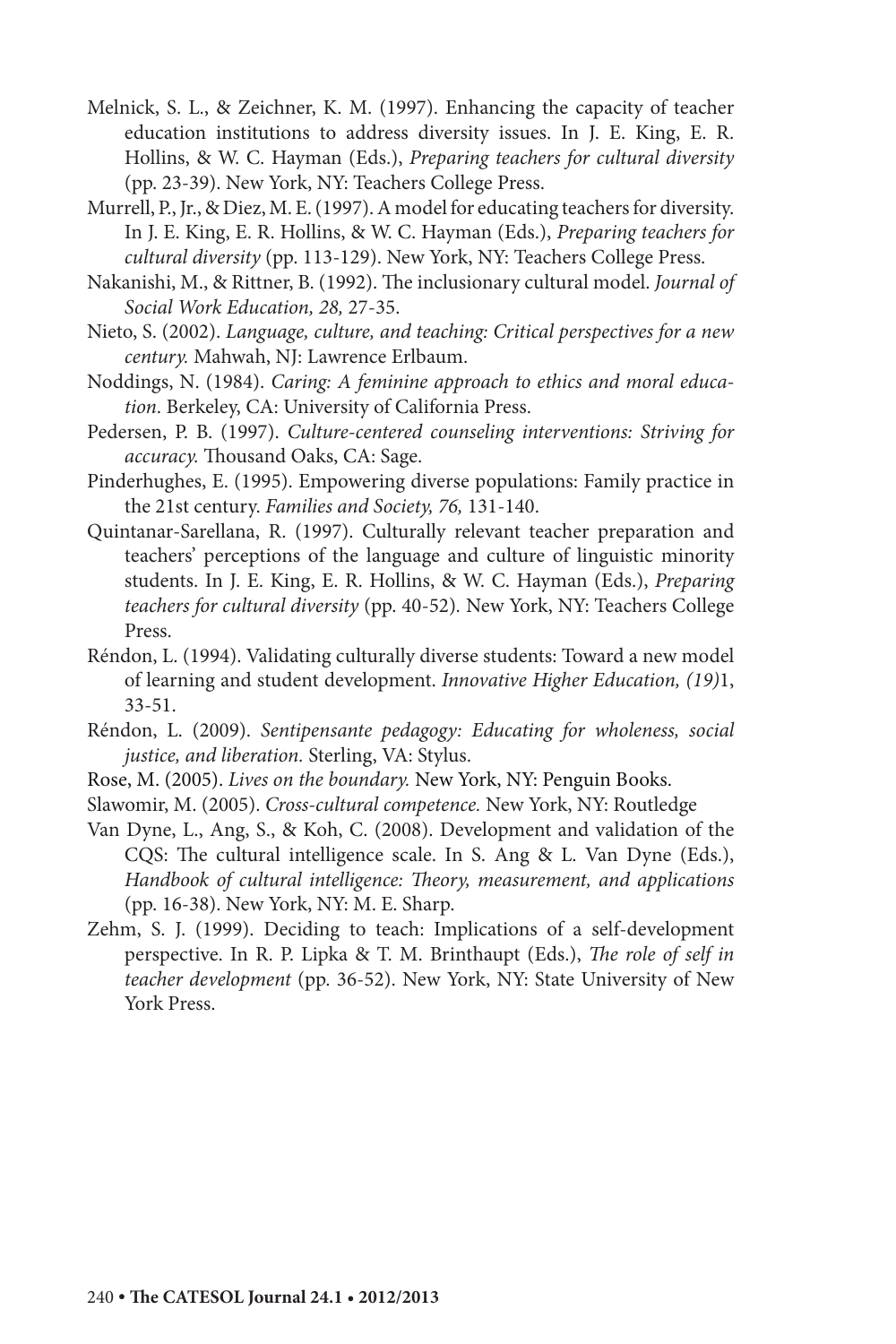## **Appendix A Participant Backgrounds**

| Partipant | Age | Education          | $Level^*$ | Years<br>teaching | Ethnicity/<br>race   | Language            |
|-----------|-----|--------------------|-----------|-------------------|----------------------|---------------------|
| Annie     | 24  | MA                 | M/H       | 1.5               | Caucasian            | English             |
| Brenda    | 38  | M.Ed               | М         | 5                 | Hispanic             | English/<br>Spanish |
| Heather   | 46  | MA                 | H         | 5                 | Hispanic             | English/<br>Spanish |
| Georgina  | 34  | МA                 | Н         | 12                | Caucasian            | English/<br>Spanish |
| Nikki     | 60  | MA                 | E/M       | 38                | Caucasian            | English             |
| Malorie   | 25  | <b>MAT</b>         | H         | 2                 | Caucasian            | English             |
| Ramona    | 36  | MA                 | H         | 13                | Caucasian            | English             |
| Kay       | 32  | M.Ed               | E         | 8                 | Caucasian            | English/<br>Spanish |
| Barbara   | 40  | M.Ed               | H         | 15                | Italian/<br>Japanese | English             |
| Katherine | 33  | PhD<br>(candidate) | E         | 11                | Hawaiian/<br>Irish   | English             |

*Note. \* E—elementary school; M—middle school; H—high school*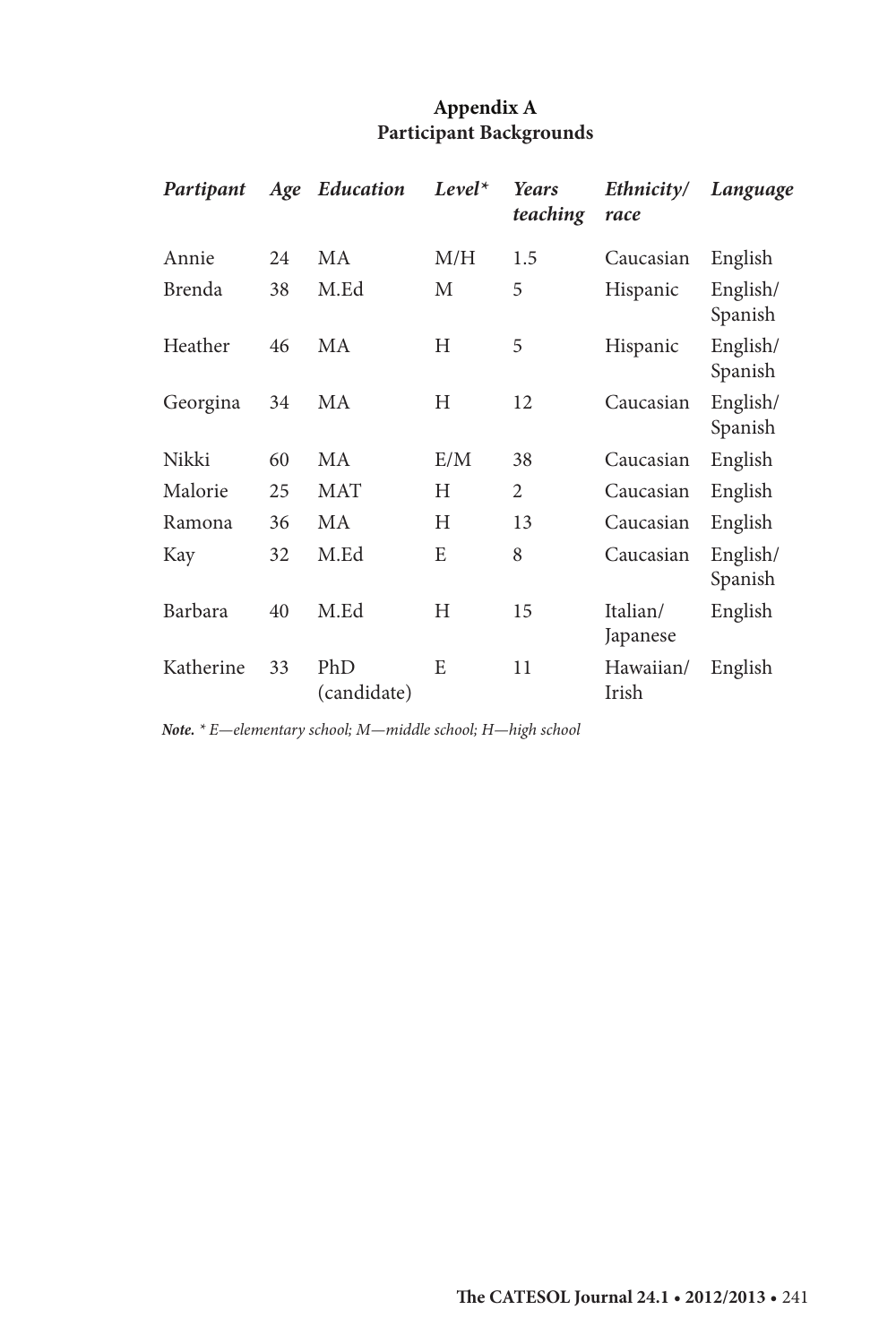## **Appendix B Participant Educational Background and Current Teaching Assignment**

| Participant | Degree<br>specialization   | Credential/<br>certification                       | <b>Current teaching</b><br>assignment                   |
|-------------|----------------------------|----------------------------------------------------|---------------------------------------------------------|
| Annie       | <b>TESOL</b>               | SS* English                                        | Technology/ELD                                          |
| Brenda      | <b>TESOL</b>               | SS Spanish<br>Supplemental<br>English              | ESL 6-8th grade<br>Spanish 7th<br>grade                 |
| Heather     | Cross-cultural<br>teaching | $MS^{**}$<br>BCLAD***<br>English/Spanish           | ELD Levels 1-6                                          |
| Georgina    | English                    | SS English                                         | English,<br>Journalism,<br>Dance; 12th<br>grade         |
| Nikki       | English                    | <b>MS</b><br>Reading<br>specialist                 | Reading 6-8th<br>grade                                  |
| Malorie     | Math                       | SS Math                                            | Geometry w/<br>support, 9-12th<br>grade                 |
| Ramona      | English                    | SS English/<br>Social Studies<br>CLAD/<br>GATE**** | English 11th<br>grade, CLAD<br><b>CAHSEE</b><br>support |
| Kay         | <b>TESOL</b>               | MS/<br><b>CLAD</b>                                 | Kindergarten                                            |
| Barbara     | English                    | SS English<br>CLAD/<br><b>GATE</b>                 | English 9th-<br>grade<br>resource teacher               |
| Katherine   | Literacy                   | MS<br>Reading<br>specialist                        | 4th grade                                               |

*Note. \* SS—single subject; \*\* MS—multiple subject; \*\*\* BCLAD—Bilingual Cross-Cultural Language and Academic Development; \*\*\*\* GATE—Gifted and Talented Education*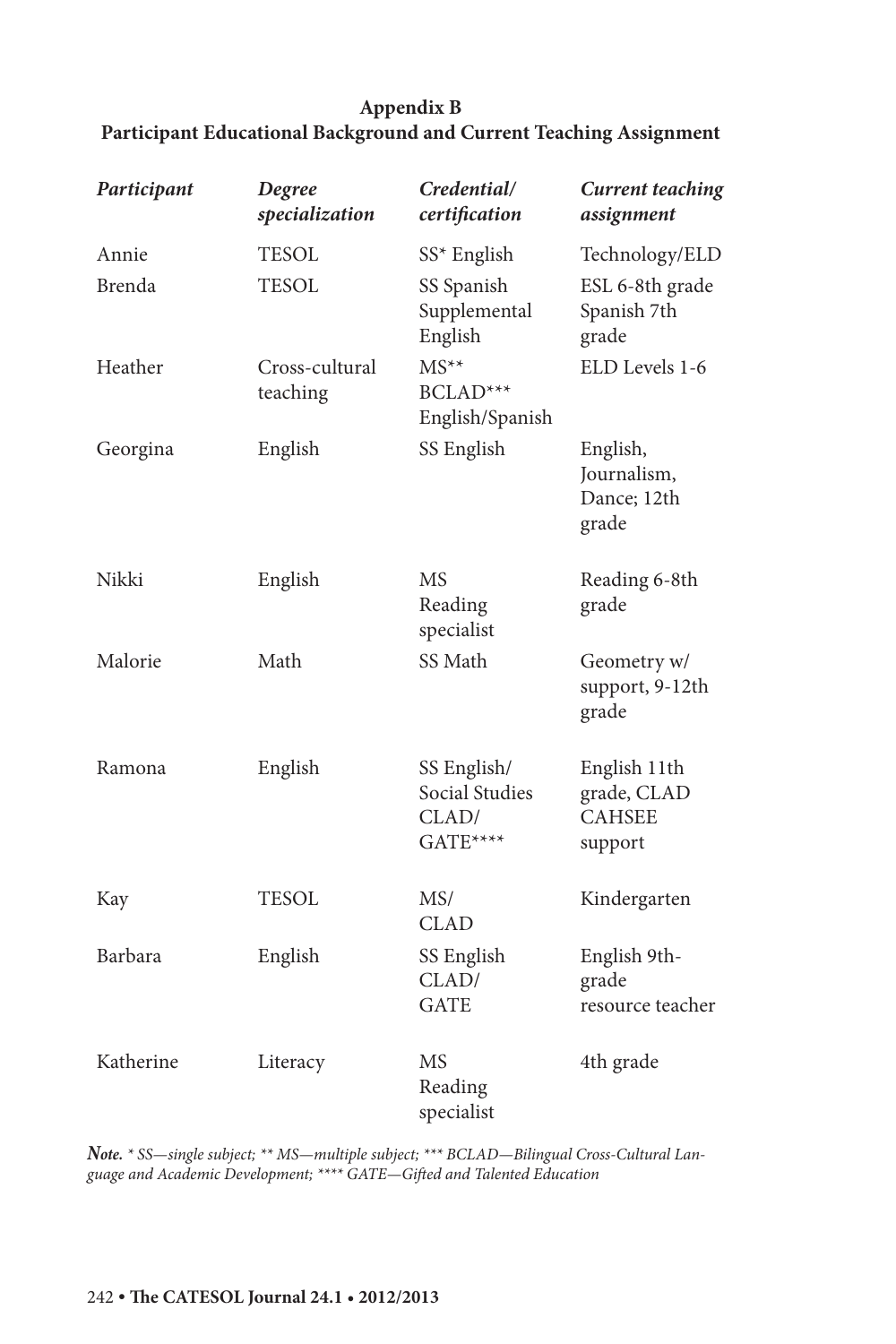## **Appendix C Cultural Competence Interview Protocol**

*Note.* Used with the permission of the Cultural Intelligence Center © Cultural Intelligence Center 2005 and adapted for this qualitative interview protocol to understand the experiences of teachers and their work with English learners with respect to the four constructs of cultural intelligence. The items in parentheses and set in italic are the original items in the Cultural Intelligence Scale.

## *Metacognitive CQ*

- 1. What are the types of cultural knowledge you draw upon when interacting with your students from different cultural backgrounds? *(Original: I am conscious of the cultural knowledge I use when interacting with people with different cultural backgrounds.)*
- 2. How do you adjust your cultural knowledge as you interact with your students who are from a different culture that is unfamiliar to you? Can you provide some examples? *(I adjust my cultural knowledge as I interact with people from a culture that is unfamiliar to me.)*
- 3. What types of cultural knowledge do you apply to cross-cultural interactions that might arise in your classroom/school? *(I am conscious of the cultural knowledge I apply to cross-cultural interactions.)*
- 4. How do you check for accuracy of your cultural knowledge as you interact with your students from different cultures? *(I check the accuracy of my cultural knowledge as I interact with people from different cultures.)*

### *Cognitive CQ*

- 1. Can you describe the legal and economic systems of the cultures represented in your classroom? *(I know the legal and economic systems of other cultures.)*
- 2. Can you describe some of the rules (e.g., vocabulary, grammar) of the languages represented in your classroom? *(I know the rules [e.g., vocabulary, grammar] of other languages.)*
- 3. Can you describe some of the values and religious beliefs of the cultures represented in your classroom? *(I know the cultural values and religious beliefs of other cultures.)*
- 4. Can you describe the marriage systems of the cultures represented in your classroom? *(I know the marriage systems of other cultures.)*
- 5. Can you describe some of the arts and crafts of the cultures represented in your classroom? *(I know the arts and crafts of other cultures.)*
- 6. Can you describe the rules for expressing nonverbal behaviors in the cultures represented in your classroom? *(I know the rules for expressing nonverbal behaviors in other cultures.)*